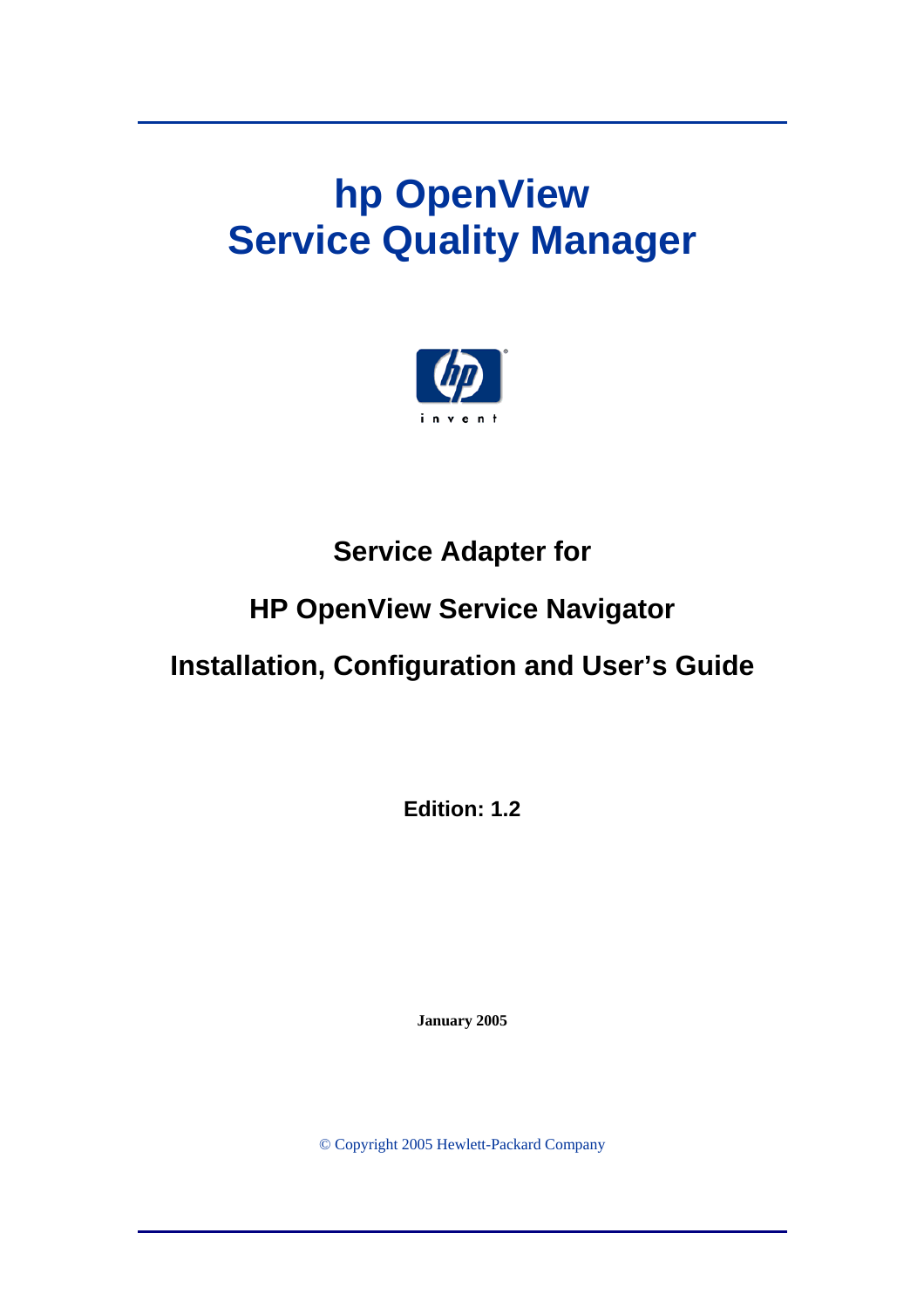## **Legal Notices**

#### **Warranty**

*Hewlett-Packard makes no warranty of any kind with regard to this manual, including, but not limited to, the implied warranties of merchantability and fitness for a particular purpose. Hewlett-Packard shall not be held liable for errors contained herein or direct, indirect, special, incidental or consequential damages in connection with the furnishing, performance, or use of this material.* 

A copy of the specific warranty terms applicable to your Hewlett-Packard product can be obtained from your local Sales and Service Office.

### **Restricted Rights Legend**

Use, duplication or disclosure by the U.S. Government is subject to restrictions as set forth in subparagraph  $(c)(1)(ii)$  of the Rights in Technical Data and Computer Software clause in DFARS 252.227-7013.

Hewlett-Packard Company

United States of America

Rights for non-DOD U.S. Government Departments and Agencies are as set forth in FAR 52.227-  $19(c)(1,2)$ .

### **Copyright Notices**

©Copyright 2002-2005 Hewlett-Packard Company, all rights reserved.

No part of this document may be copied, reproduced, or translated to another language without the prior written consent of Hewlett-Packard Company. The information contained in this material is subject to change without notice.

#### **Trademark Notices**

HP-UX Release HP-UX Release 11.00 and later (in both 32 and 64-bit configurations) on all HP 9000 computers are Open Group UNIX 95 branded products.

UNIX® is a registered trademark of The Open Group.

All other product names are the property of their respective trademark or service mark holders and are hereby acknowledged.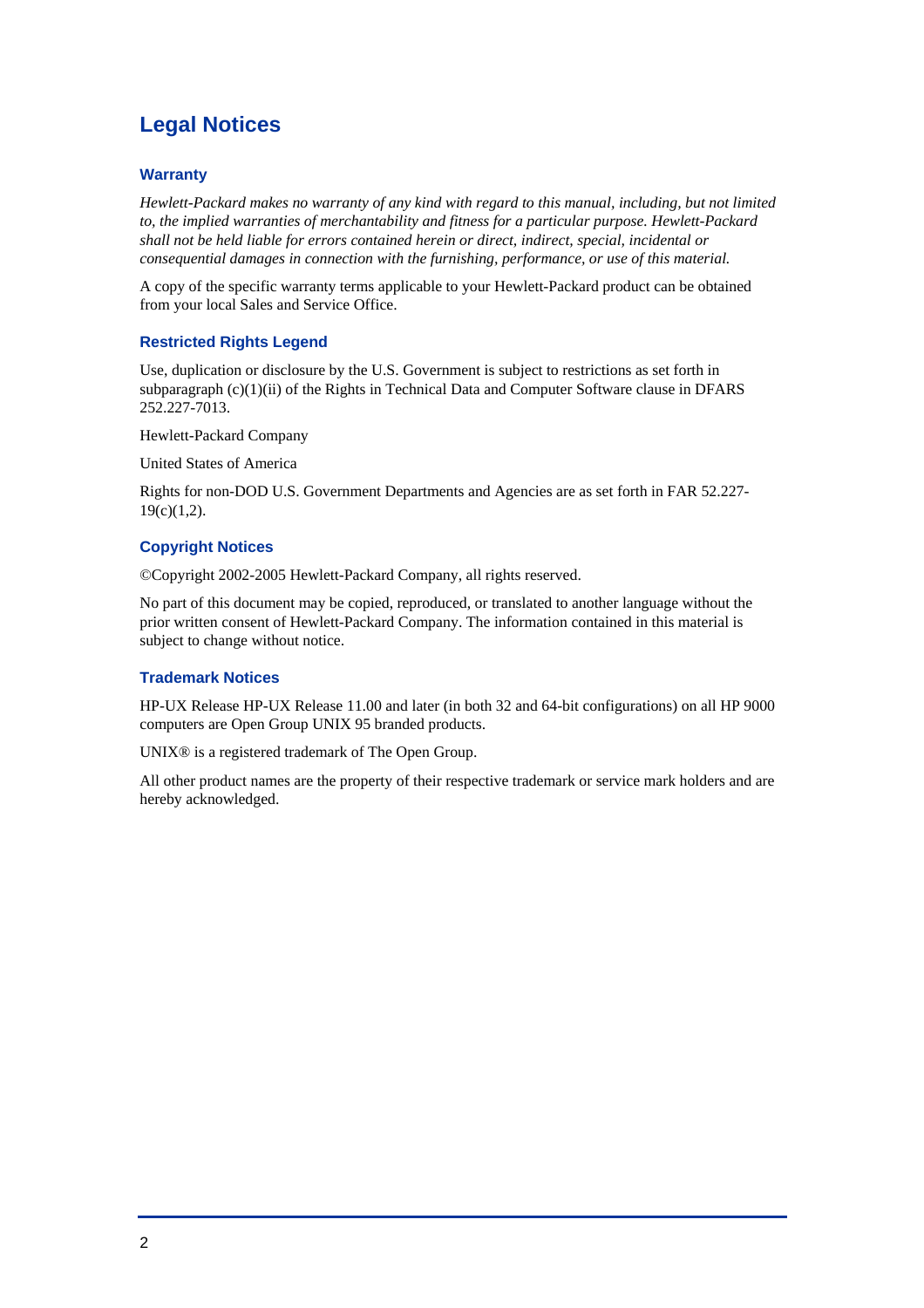# **Contents**

| 1.1   |    |
|-------|----|
| 1.2   |    |
| 1.2.1 |    |
| 1.2.2 |    |
| 1.2.3 |    |
| 1.2.4 |    |
| 1.2.5 |    |
| 1.3   |    |
| 1.3.1 |    |
|       |    |
|       |    |
| 2.1   |    |
| 2.1.1 |    |
| 2.1.2 |    |
| 2.2   |    |
| 2.2.1 |    |
| 2.2.2 |    |
| 2.2.3 |    |
| 2.2.4 |    |
| 2.3   |    |
|       |    |
|       |    |
| 3.1   |    |
| 3.1.1 |    |
| 3.1.2 |    |
| 3.2   |    |
| 3.2.1 |    |
| 3.2.2 |    |
| 3.2.3 |    |
| 3.2.4 |    |
| 3.2.5 |    |
| 3.3   |    |
|       | 23 |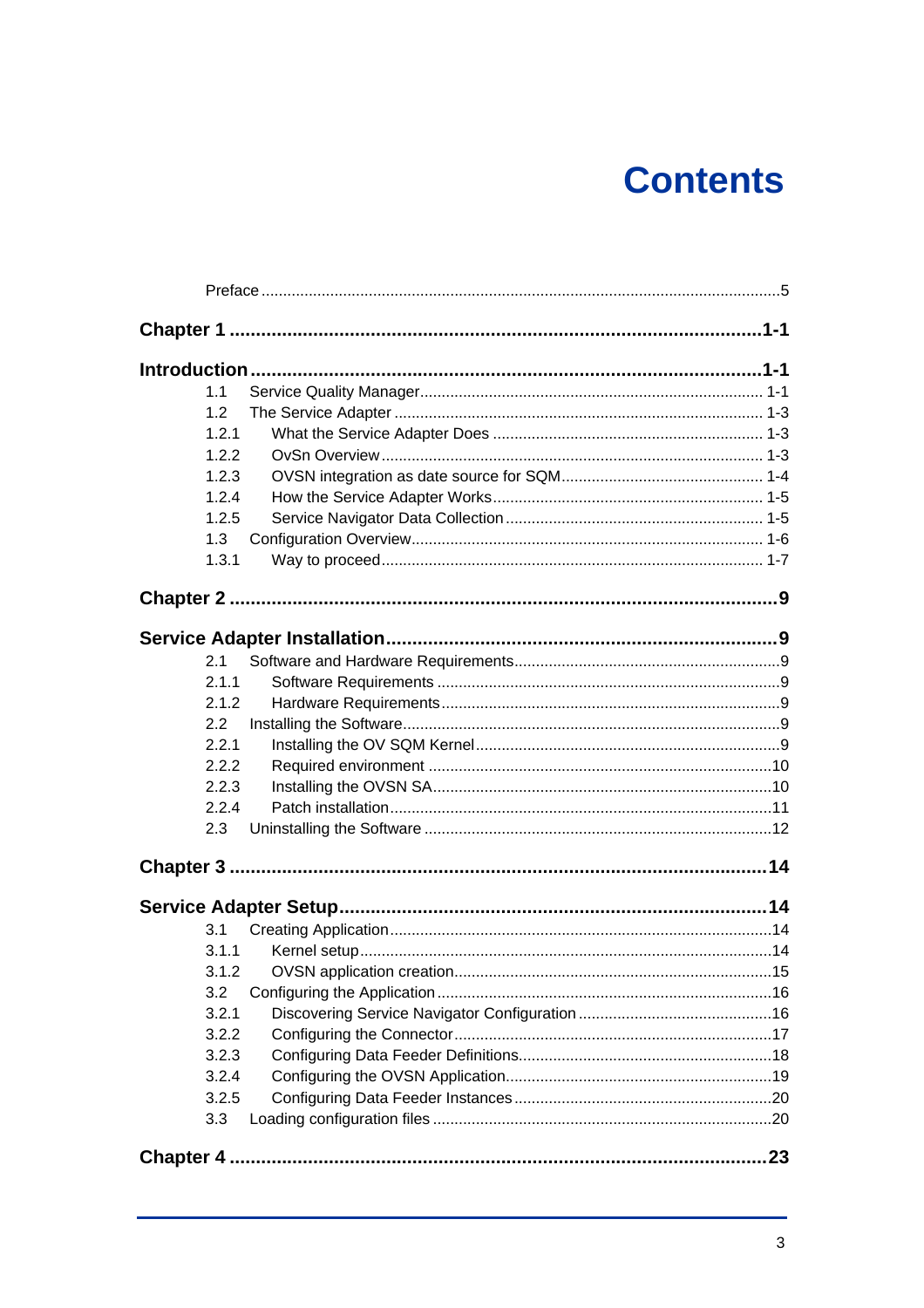| 4.1   |                                                                              |    |
|-------|------------------------------------------------------------------------------|----|
| 4.1.1 |                                                                              |    |
| 4.1.2 |                                                                              |    |
| 4.1.3 | Starting and Stopping the Service Adapter Collection24                       |    |
| 4.2   |                                                                              |    |
| 4.2.1 |                                                                              |    |
| 4.2.2 |                                                                              |    |
| 4.2.3 |                                                                              |    |
| 4.2.4 |                                                                              |    |
|       |                                                                              |    |
|       |                                                                              |    |
| 5.1   | Install the OvSn Service Adapter and the OvSn Server on distinct machines 27 |    |
| 5.2   | Set the quantity parameter of the configure command to a reasonable value 27 |    |
|       |                                                                              |    |
|       |                                                                              |    |
|       |                                                                              |    |
|       |                                                                              | 31 |
|       |                                                                              |    |
|       |                                                                              |    |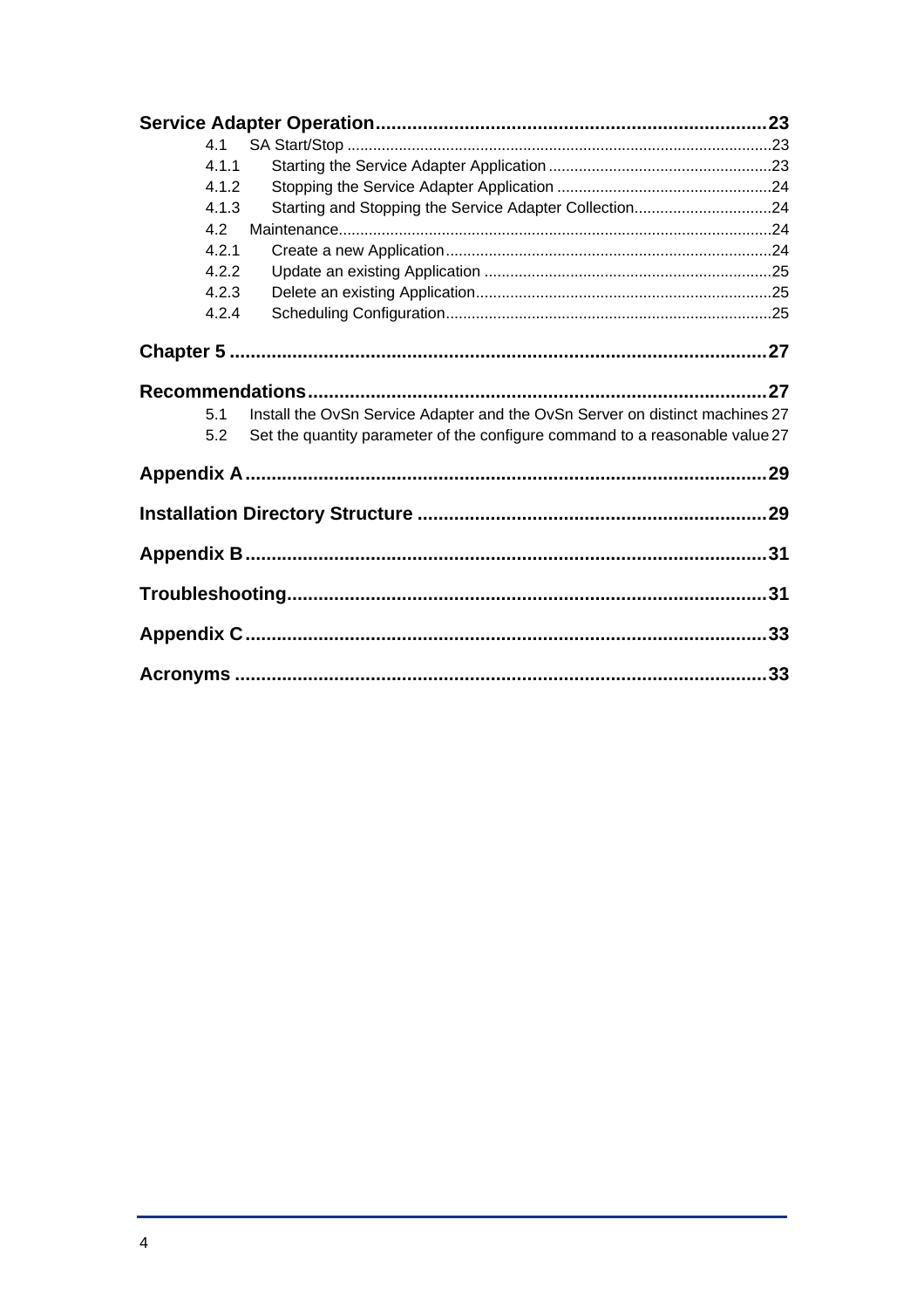# **Preface**

<span id="page-4-0"></span>This document describes how to install and configure the HP OpenView Service Quality Manager (SQM) Service Adapter for HP OpenView Service Navigator. The Service Adapter is the application that provides SQM with the performance data used to measure the quality of service.

This document describes how to:

- Install the Service Adapter (and associated subsets)
- Set up the Service Adapter
- Start and stop the Service Adapter
- Customize the Service Adapter

## **Intended Audience**

This document is intended for Service Quality Manager system administrators.

## **Required Knowledge**

It is assumed that the reader is familiar with the functionality of Service Quality Manager and has previous experience of the following:

- System administration and operations
- HP OpenView Service Navigator
- Service Level Management

It is assumed that the reader is familiar with the concepts described in the following books:

- *HP OpenView Service Quality Manager Overview*
- *HP OpenView Service Quality Manager Service Adapter User's Guide*

## **Software Versions**

The software versions referred to in this document are specified in the chapter, "Service Adapter Installation", section [2.1.](#page-14-1)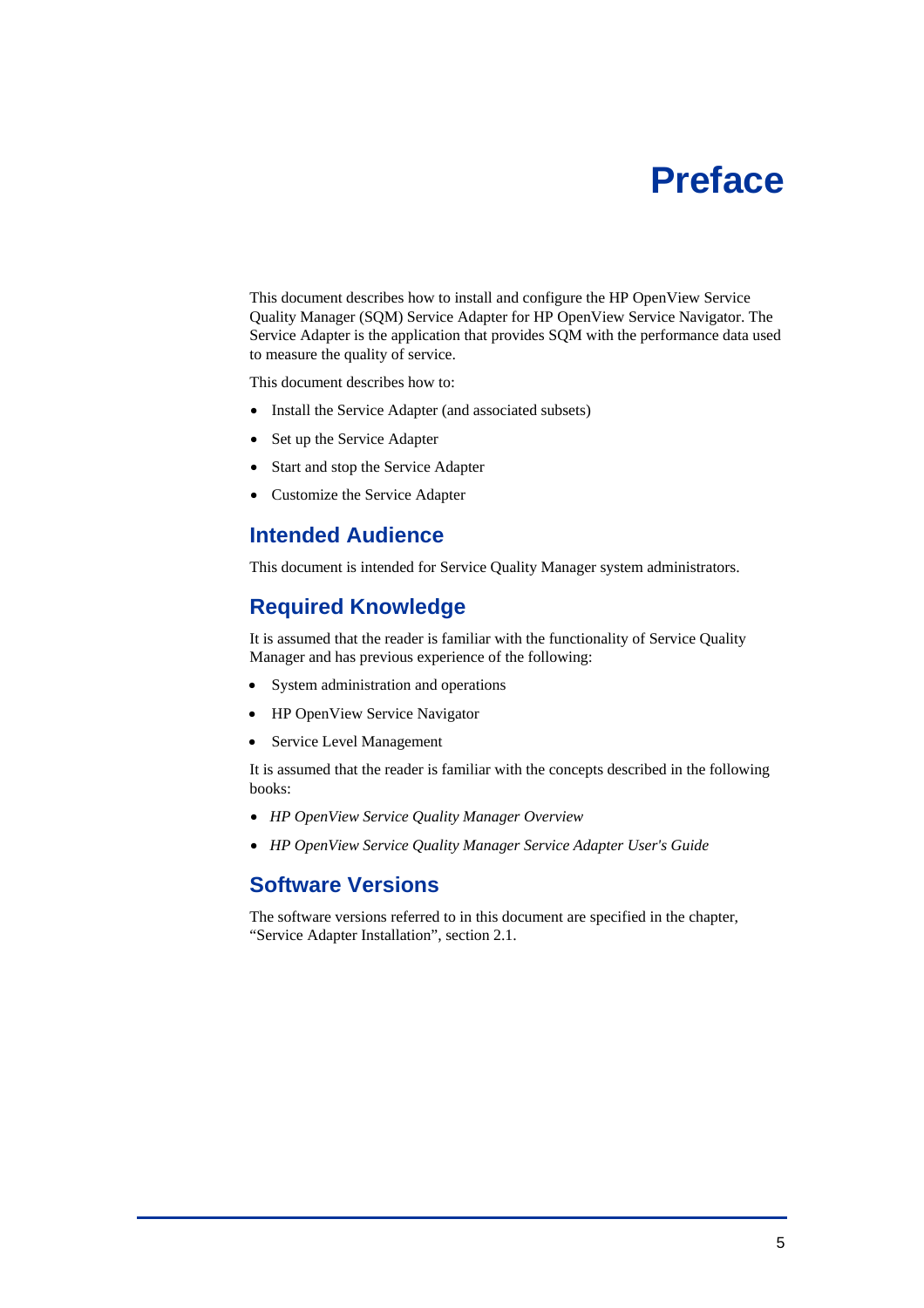## **Typographical Conventions**

The following typographical conventions are used in this book:

Courier Font

- Source code and examples of file contents.
- Commands that you enter on the screen.
- Pathnames.
- Keyboard key names.

#### *Italic* Text

- File names, programs, and parameters.
- The names of other documents referenced in this manual.

#### **Bold** Text

• New terms and to emphasize important words.

## **Associated Documents**

For a full list of Service Quality Manager user documentation, refer to the *HP OpenView Service Quality Manager Overview*.

## **Support**

Please visit our HP OpenView web site at:

<http://openview.hp.com/>

There you will find contact information as well as details about the products, services, and support HP OpenView has to offer.

The "HP OpenView support" area of the HP OpenView web site includes:

- Downloadable documentation
- Troubleshooting information
- Patches and updates
- Problem reporting
- Training information
- Support program information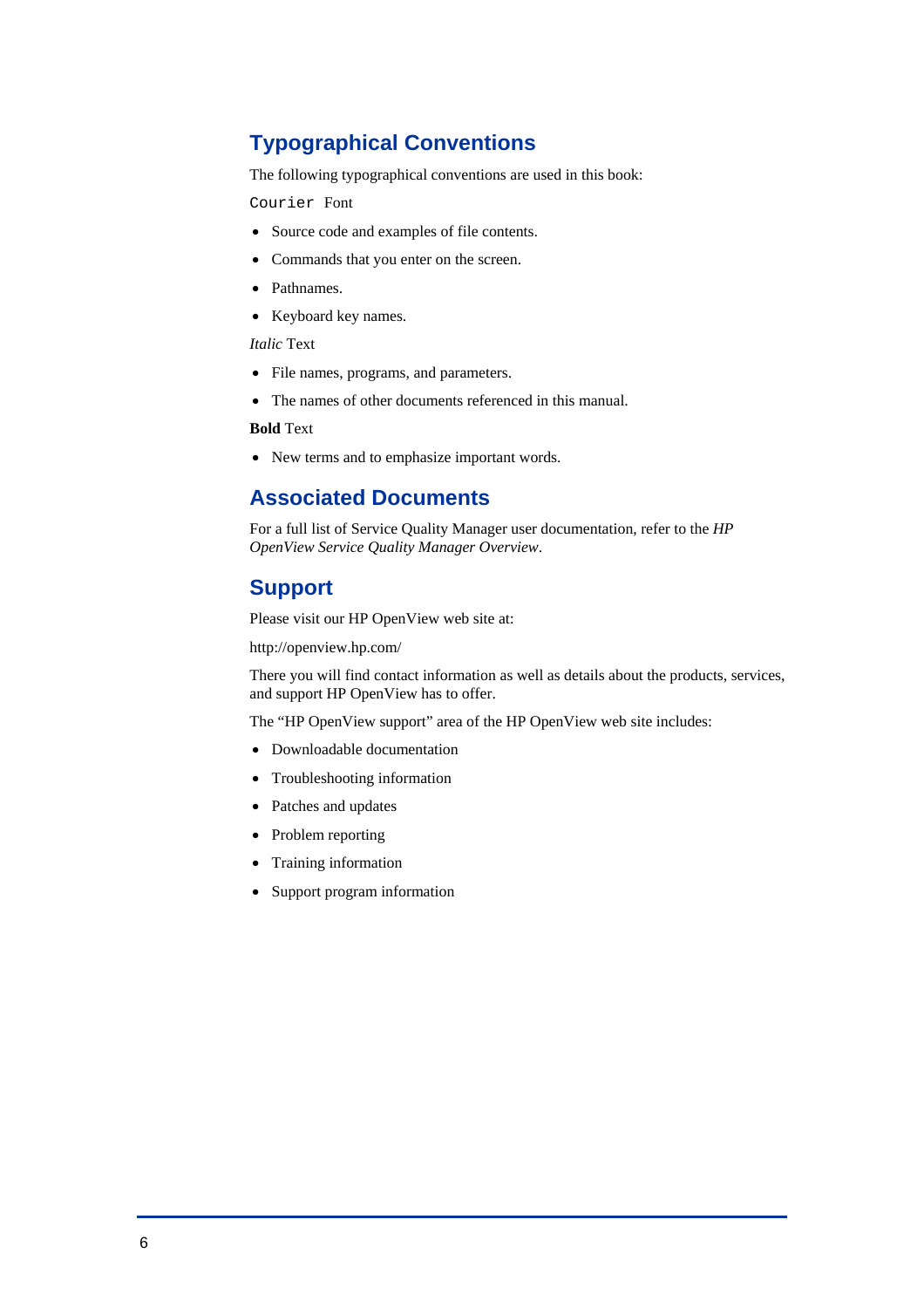# **Chapter 1**

# <span id="page-6-0"></span>**Introduction**

The HP OpenView Service Quality Manager uses a Service Adapter to collect data from HP OpenView Service Navigator and feed that data to the Service Quality Manager. The data provides information about service status.

The Service Adapter provides a common interface to the Service Quality Manager to work with other Service Quality Manager components.

This section provides a brief overview of Service Quality Manager and the Service Adapter, and describes the elements the Service Adapter uses to collect data.

For a detailed description of SQM, refer to the *HP OpenView Service Quality Manager Overview*.

For a detailed description of Service Adapters, refer to the *HP OpenView Service Quality Manager Service Adapter User's Guide*.

## **1.1 Service Quality Manager**

SQM provides a complete service quality management solution. It consolidates quality indicators across all domains — telecom, IT networks, servers, and applications — providing end-to-end visibility on service quality. SQM links service quality degradations to potential effects on business, allowing network support personnel to address problems and prioritize actions proactively.

SQM monitors the service quality by aggregating information coming from all data sources, such as the network, the IT infrastructure, and the service provider's business processes. Using this information, service operators can pinpoint infrastructure problems and identify their potential affect on customers, services, and service level agreements (SLAs).

[Figure 1](#page-7-0) shows the main SQM components: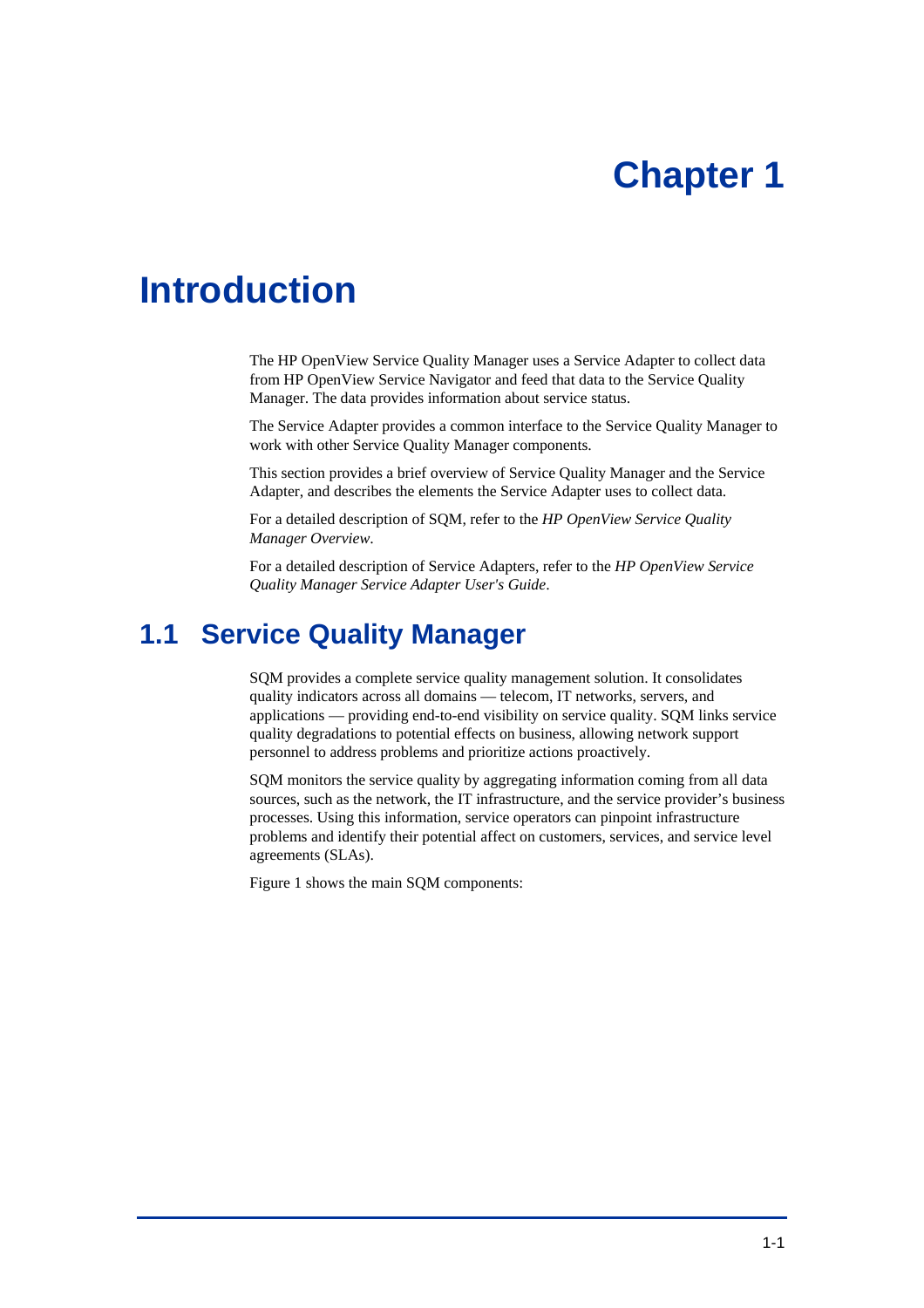#### <span id="page-7-0"></span>**Figure 1 Service Quality Manager Main Components**



Service Adapters have two main interfaces to SQM:

- An interface to the Configuration and Administration layer.
- An interface to the Service Level Monitoring (SLM) layer.

The Configuration and Administration layer contains the configuration repository. This repository stores the information about how to connect to Service Navigator, as well as the way to map the raw data from Service Navigator to the SQM parameter format.

The Service and Reporting Database contains the SQM Service Repository, which in particular stores the parameters to be collected by the Service Adapter.

The layer receives all measurement data from the Service Adapter. It then calculates the status of each service to determine whether a service has failed to meet a service level objective (SLO).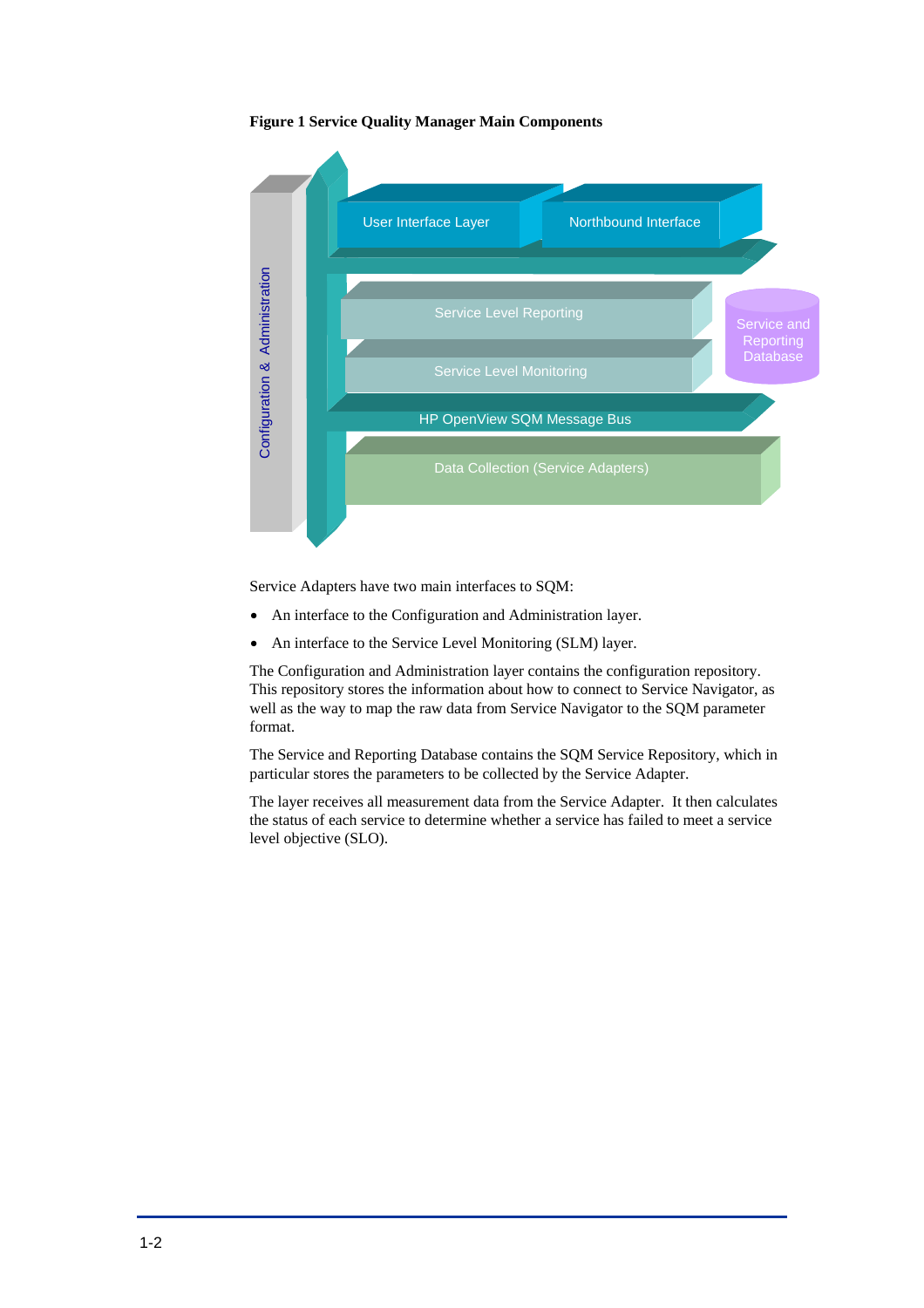## <span id="page-8-0"></span>**1.2 The Service Adapter**

SQM uses a Service Adapter to connect to Service Navigator and collect data. A Service Adapter acts as a gateway between Service Quality Manager and Service Navigator, collecting data from Service Navigator, calculating quality indicators, and feeding those indicators to SQM.

## **1.2.1 What the Service Adapter Does**

The Service Navigator Service Adapter provides quality indicators derived from the data stored in Service Navigator. This Service Adapter extracts indicators about the responsiveness of a service.

## **1.2.2 OvSn Overview**



HP OpenView Service Navigator provides a graphical service view of complex IT environments.

HP OpenView Service Navigator provides management capabilities for end-to-end application service environments.

HP OpenView Service Navigator's graphical Application Service Views can capture the elements of a complex end-to-end service environment, such as network elements, computer systems, databases and the applications themselves, and then display their interdependencies in an easy-to-understand manner. IT staff can then look at the complex dependencies between these managed elements and interpret lower level data in terms of importance to the higher level service.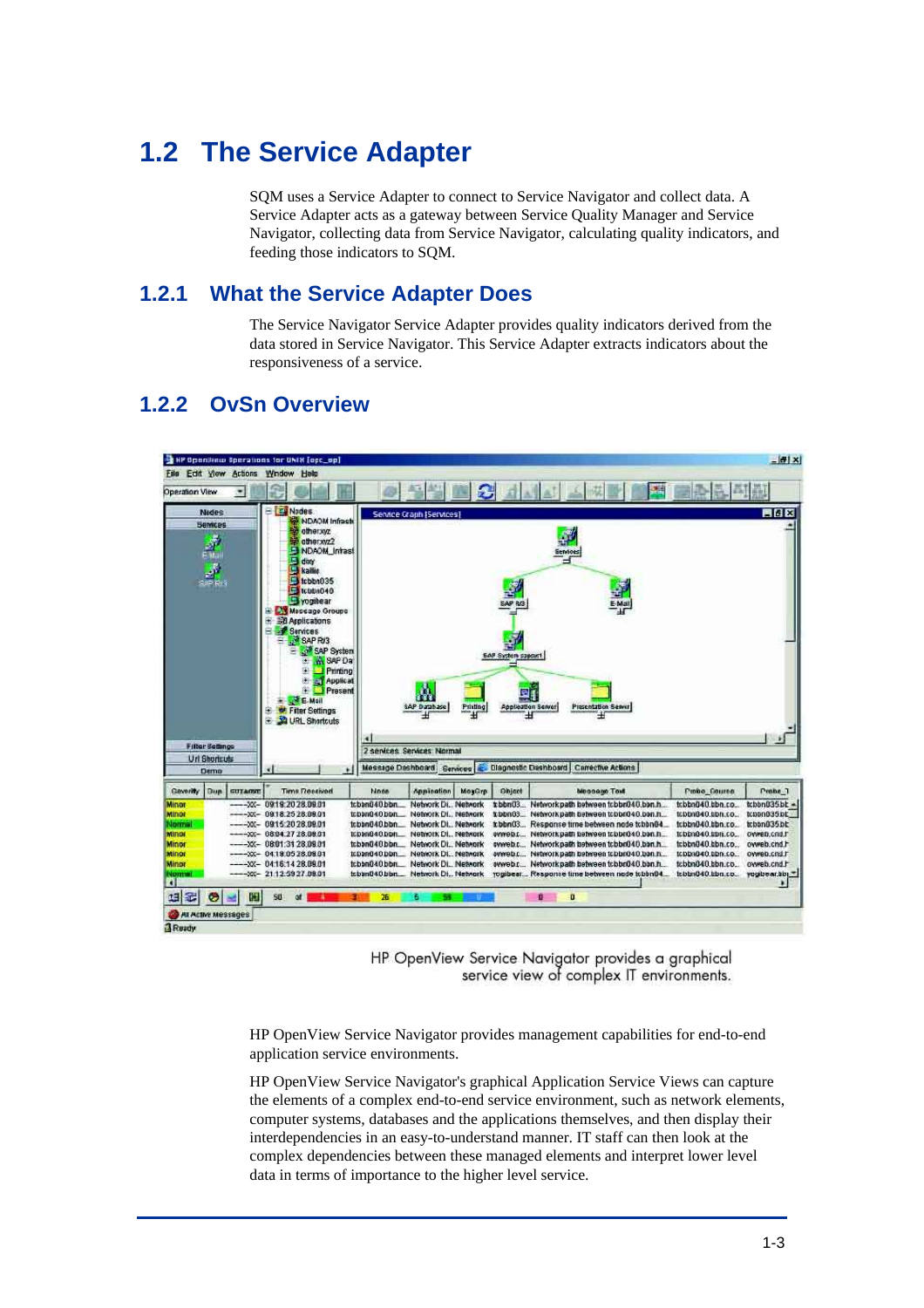#### <span id="page-9-0"></span>Features:

- Role-based service views enable users to focus on the services in their areas of expertise
- Advanced real-time status propagation mechanism allows IT staff to quickly determine the impact of a component failure on the overall service
- Mean time to recovery (MTTR) is enhanced because IT staff are able to quickly navigate to the root cause of emerging problems
- Service status changes can be logged into the OpenView database to provide the foundation for service reporting

## **1.2.3 OVSN integration as date source for SQM**

### **1.2.3.1 Metrics**

The service objectives and their dependencies as well as the services themselves need to be defined and service-level agreements negotiated. In order to define these agreements accurately, we first need to understand the terms:

• Service

An IT component as seen by the user. The user is not interested in technical details, but in a certain business oriented view of the IT components. If we take file storage as an example, the user only wants to have sufficient space and fast access. He does not want to worry about location, technology and so on.

• Service Hierarchy

A service may depend on other services, for example a distributed business application could rely upon the availability of the network, a DCE server, or even an optical storage. Since the latter can be services themselves, a hierarchy of dependencies results. The Service Navigator displays these hierarchies as trees and graphs.

• Service Level Agreement (SLA)

A contract between an IT department (the service supplier) and a user (the service customer) of an IT service. Rules are established in the SLA to determine which service must be delivered under what conditions. An example for this is the guaranteed response time (98% availability) for an application.

#### **Monitoring the status of services is important not only from the perspective of (technical) availability but also the fulfillment of the SLA.**

The HP OpenView Service Navigator allows you to define the dependencies between services and, from the underlying messages in ITO, establish a service hierarchy.

Service hierarchies are shown within the Service Navigator GUI as the graphical representation of the graph, known as (service) view. These service views can be based on any criteria such as:

- Applications, Processes, Servers, Components Database, SAP application server, printer spooler, networks, …
- Geography Country, state, area, city, building, floor, …
- Organization, departments Finance, production, planning, marketing, …
- Any kind of other relationship or mixture of different criteria Whatever maps the real service best in order to monitor a specific SLA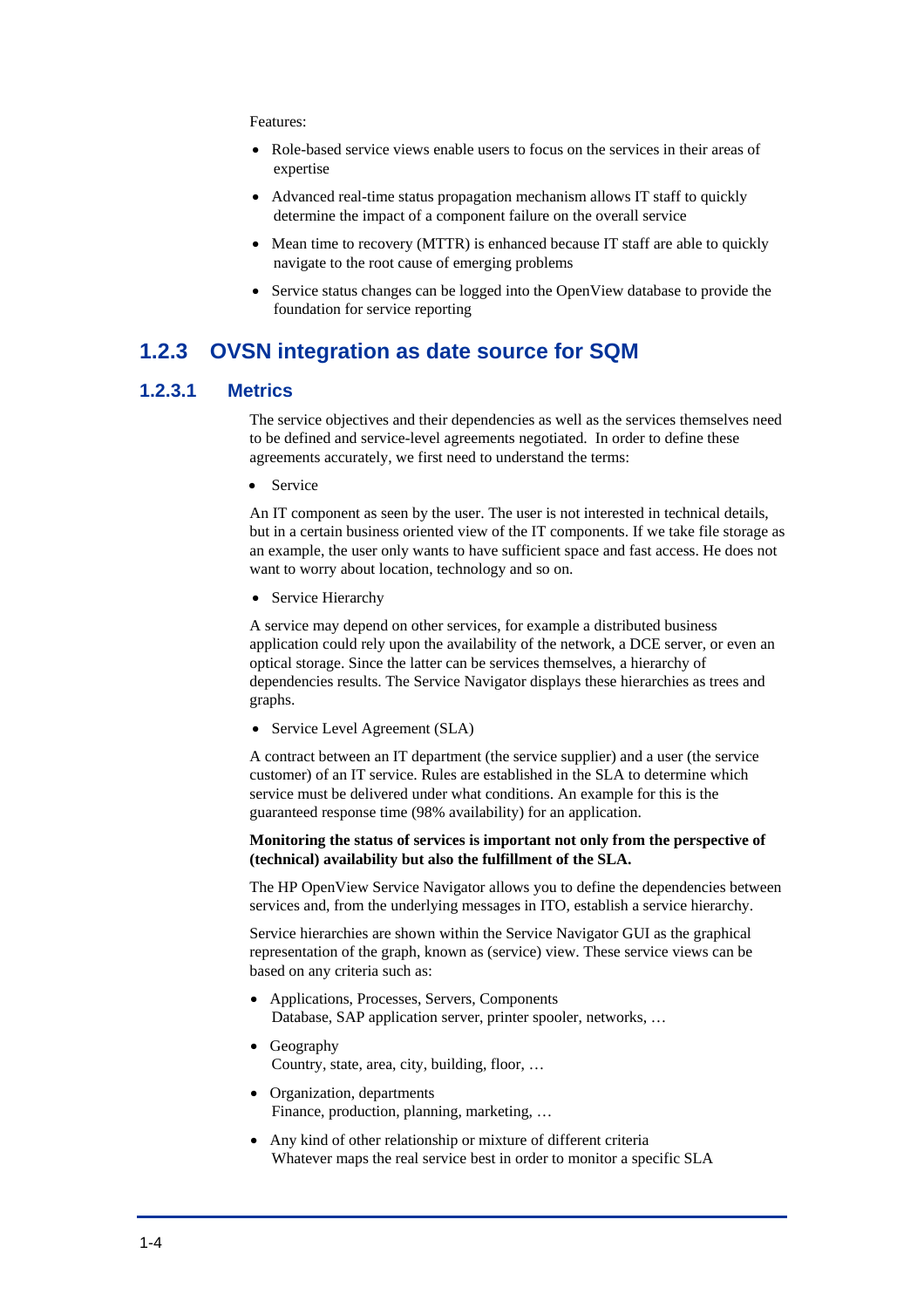## <span id="page-10-0"></span>**1.2.4 How the Service Adapter Works**

This interface can be used to send requests and receive replies via the file system socket, that is, the Service Adapter program opens this socket and communicates with the Service Navigator service engine.

The requests/replies must match the document type definitions (DTDs) provided by Service Navigator.

## **1.2.5 Service Navigator Data Collection**

To collect data, the Service Adapter uses **data feeders**. A data feeder is a source of data for SQM. Each data feeder is defined by a **Data Feeder Definition** (DFD).

The data collected from Service Navigator is defined by DFDs, their properties, and parameters, each of which is described below.

• DFDs

DFDs are data structures that define what source data is collected from Service Navigator, that is, service status. DFD configuration information is stored in the SQM configuration repository.

• DFD parameters

Parameters define what measurement data is sent by the Service Adapter to Service Quality Manager. They are stored in the SQM data repository.

• DFD properties

Properties further define what source data is collected from Service Navigator. For example, collecting data for a particular Service Navigator service ID. They are stored in the SQM data repository.

Measurement Reference Point

The Measurement Reference Point (MRP) identifies the source of the data that is to be collected.

## **1.2.5.1 DFDs**

#### **Table 1 DFDs**

| Name     | T <sub>VDE</sub> | <b>Description</b>                     | Value     |
|----------|------------------|----------------------------------------|-----------|
| ItemType | String           | Item to gather from Service Navigator. | serviceID |

## **1.2.5.2 DFD Parameters**

#### **Table 2 DFD Parameters**

| <b>Parameter Name</b> | Label     | <b>Description</b>            | Data Type | Category |
|-----------------------|-----------|-------------------------------|-----------|----------|
| Status                | Status    | Current status of the service | Enum      | Other    |
| <b>OldStatus</b>      | OldStatus | Old status of the service     | Enum      | Other    |

## **1.2.5.3 DFD Properties**

#### **Table 3 DFD Properties**

| <b>Name</b> | Label                                         | <b>Description</b>                                                                                 | Data type     |
|-------------|-----------------------------------------------|----------------------------------------------------------------------------------------------------|---------------|
| ServiceID   | <b>ID</b> of the Service<br>Navigator service | ID of the monitored Service Navigator service as<br>shown in the Service Navigator user interface. | <b>String</b> |
| Connector   | Name of the<br>Connector                      | Connector to use to connect to the Service<br>Engine.                                              | <b>String</b> |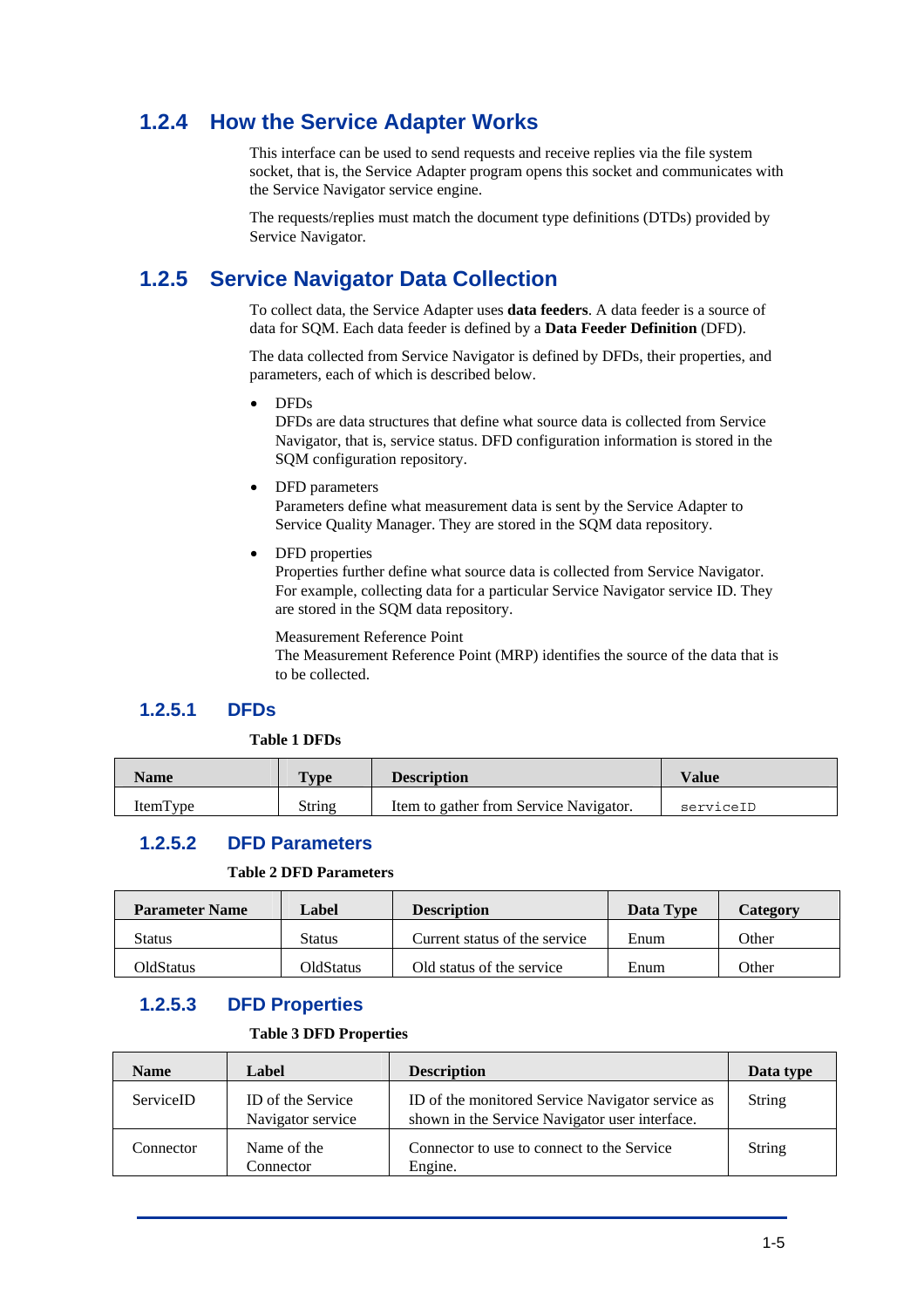### <span id="page-11-0"></span>**1.2.5.4 Measurement Reference Point**

The Measurement Reference Point (MRP) describes all the information about where the performance data that was sent to Service Quality Manager was measured. The MRP gathers all information that distinguishes two performance data values coming from the same Data Feeder and for the same parameter name, except the time stamps.

These are two items that go into specific fields of the Service Quality Manager performance data value message.

In other words, the MRP is used to distinguish between two Data Feeder Instances of the same DFD (with the same DFD version).

#### **Syntax**

For the Service Navigator Service Adapter, the syntax of the MRP is:

**OvSn-[***service\_ID***]-[<***connector\_name***>]** 

The MRP syntax has the following elements:

**OvSn** 

The prefix of each MRP name for this Service Adapter.

*service\_ID*

The ID of the Service Navigator service being monitored.

**<***connector\_name***>** 

The name of the connector.

#### **Example**

OvSn-incident-Main Server-107-Premium Exchange Service

## **1.3 Configuration Overview**

The OVSN Service Adapter provides a configuration utility that connects to Service Navigator, discovers as much configuration information as possible and creates all the configuration files needed to configure the Service Adapter for collecting the required measurement data. These configuration files are saved in XML format and are uploaded to the repositories.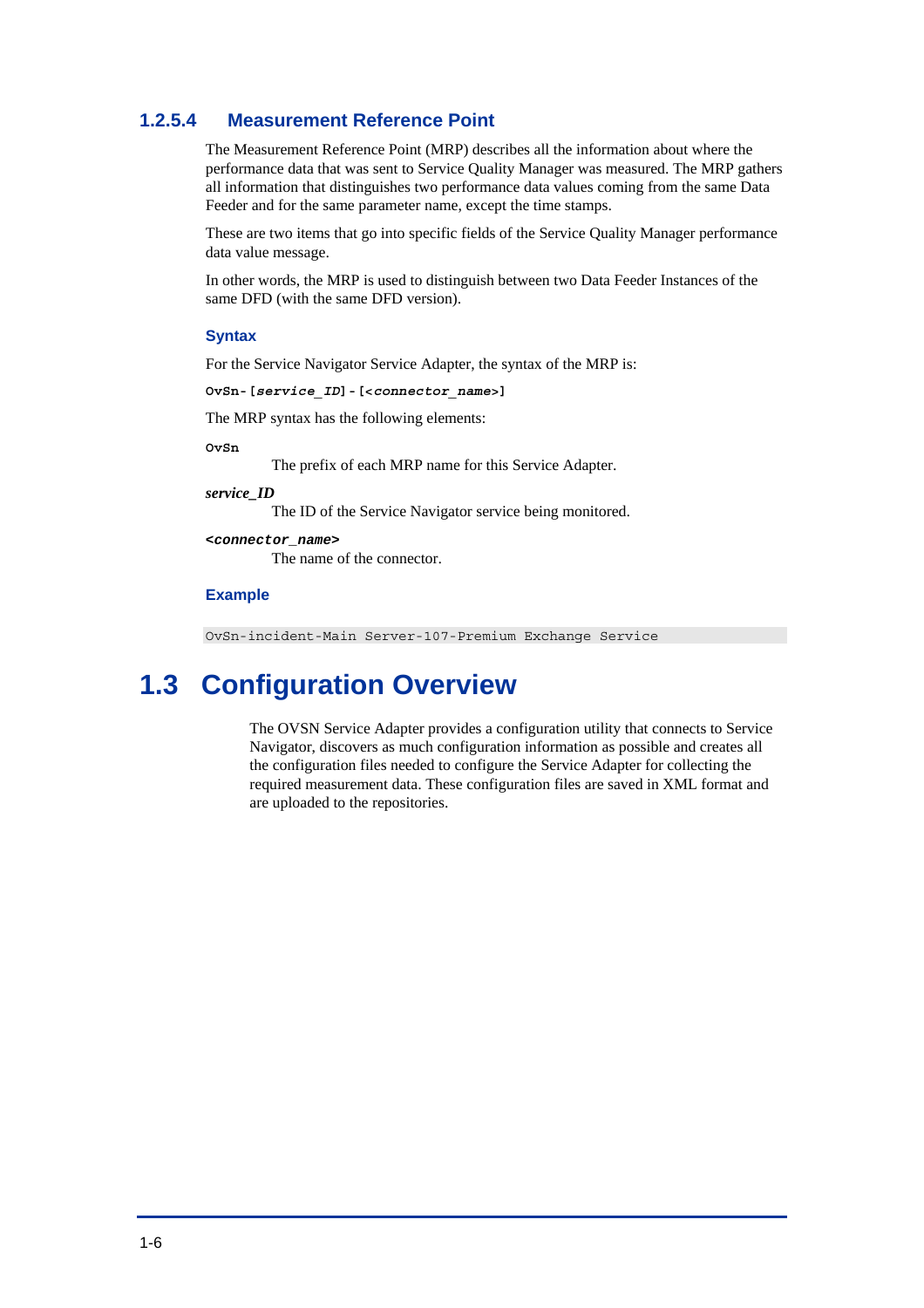## <span id="page-12-0"></span>**1.3.1 Way to proceed**

[Figure 2](#page-12-1) shows the steps you take to configure the Service Adapter:

<span id="page-12-1"></span>

**Figure 2. Service Adapter configuration diagram**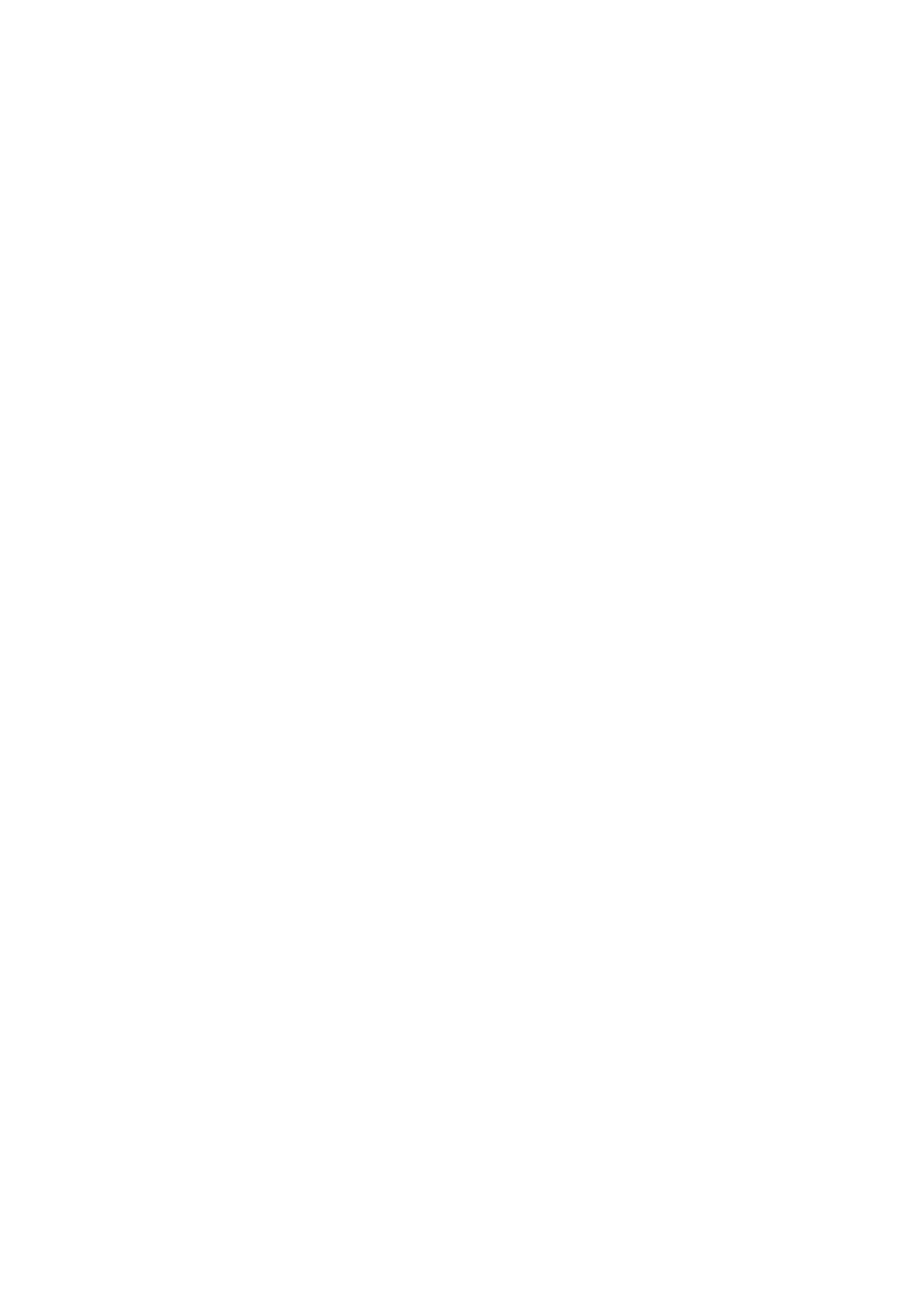# **Chapter 2**

# <span id="page-14-0"></span>**Service Adapter Installation**

This chapter describes how to install the Service Adapter on HP-UX.

After you have completed the installation, follow the instructions in Chapter [3 t](#page-19-1)o configure the adapter.

## <span id="page-14-1"></span>**2.1 Software and Hardware Requirements**

## **2.1.1 Software Requirements**

- HP-UX V11.11
- OVO A.07.10.0 and last patches.

## **2.1.2 Hardware Requirements**

For hardware requirements, refer to the *HP OpenView Service Quality Manager Installation Guide.*

• Minimum of 1.5 MB disk space.

## **2.2 Installing the Software**

If not already done, you first need to install the OV SQM V1.2 Kernel, go to section [2.2.1](#page-14-2) 

Section [2.2.2 d](#page-15-1)escribes the required environment variables and user account for performing the installation and setup.

If the OV SQM V1.2 Kernel has been installed go directly to section [2.2.3](#page-15-2)

Section [2.2.4 e](#page-16-1)xplains how to install possible existing patch.

## **2.2.1 Installing the OV SQM Kernel**

<span id="page-14-2"></span>If not already done, you first need to install the OV SQM V1.2 Kernel.

To install the Kernel, perform the following steps: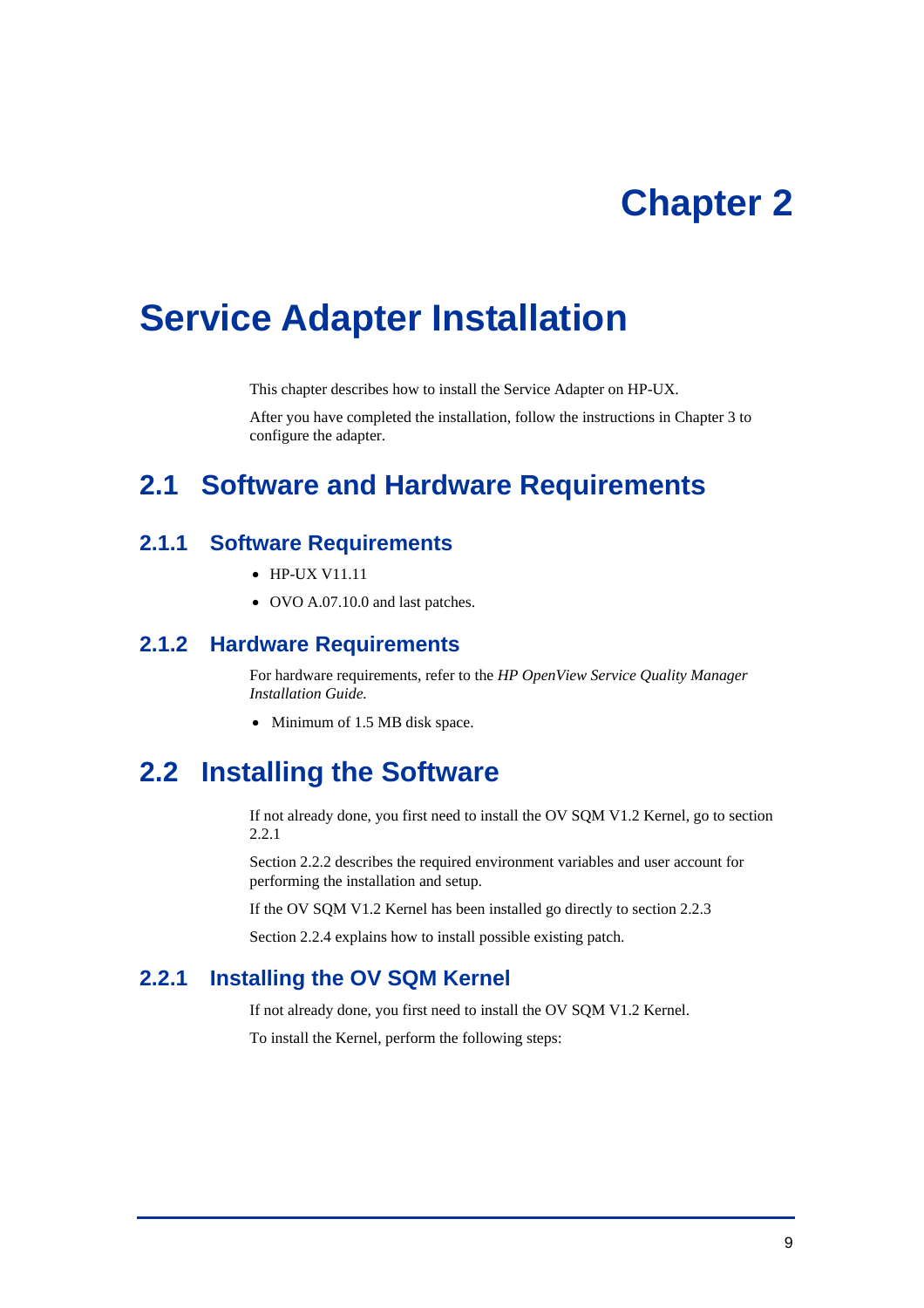- <span id="page-15-0"></span>1. Mount the SQM Core CD-ROM on your system
- 2. Go to <Download directory>/SQM-1.20 directory
- 3. Run the '**sqm\_install'** tool under the **root** account.

|   | $\frac{1}{2}$ xterm                                                                                                                                                                                                                                                                                                                                                                                                                            |
|---|------------------------------------------------------------------------------------------------------------------------------------------------------------------------------------------------------------------------------------------------------------------------------------------------------------------------------------------------------------------------------------------------------------------------------------------------|
| I | sqm_install [-o] /opt/OV/SQM[] kit-location [feature subset-name [subset-name]]<br>Where feature could be:<br>Install Monitoring and Presentation directors (default feature).<br>typical<br>Install Kernel (for acquisition and/or gateways).<br>minimal<br>monitoring Install Monitoring director.<br>presentation Install Presentation director.<br>Install Reporting director.<br>reporting<br>Install all subsets in kit-location.<br>all |

- 4. Select the '**minimal'** feature Example: **#sqm\_install /opt/OV/SQM<xxx> HPUX/KIT minimal**
- 5. Press '**Enter'** to install the Kernel.

## **2.2.2 Required environment**

#### <span id="page-15-1"></span>• **sqmadm user/group**

'sqmadm' group and user is necessary for the kernel/application setup and management. Please refer to *HP OpenView Service Quality Manager Installation Guide* for instructions on how to create the 'sqmadm' group and user.

#### • **Environment variables**

- If the kernel setup has already been done, you have to source the **temip** sc env.sh file located under \$TEMIP\_SC\_VAR\_HOME directory.
	- **# . \$TEMIP\_SC\_VAR\_HOME/temip\_sc\_env.sh**
- If the kernel setup is not yet done (and before to install the SA Common and SA OvSn), you have to set your environment. Perform the following actions: - source environment variables:
	- **# export TEMIP\_SC\_HOME=/opt/OV/SQM<xxx>**
	- **# . \$TEMIP\_SC\_HOME/jre/jre-setup.sh**
	- **# . \$TEMIP\_SC\_HOME/perl/perl-setup.sh**

## **2.2.3 Installing the OVSN SA**

<span id="page-15-2"></span>To install the Service Adapter, perform the following steps:

- 1. Log on as **root** user.
- 2. First install the SA Common component if necessary (if already done go to step 5)
- 3. Insert the Service Adapter CD-ROM in your CD-ROM drive or go to the Service Navigator Service Adapter installation directory and run the SQMSAGTWCOMMON-1.20.bin installer.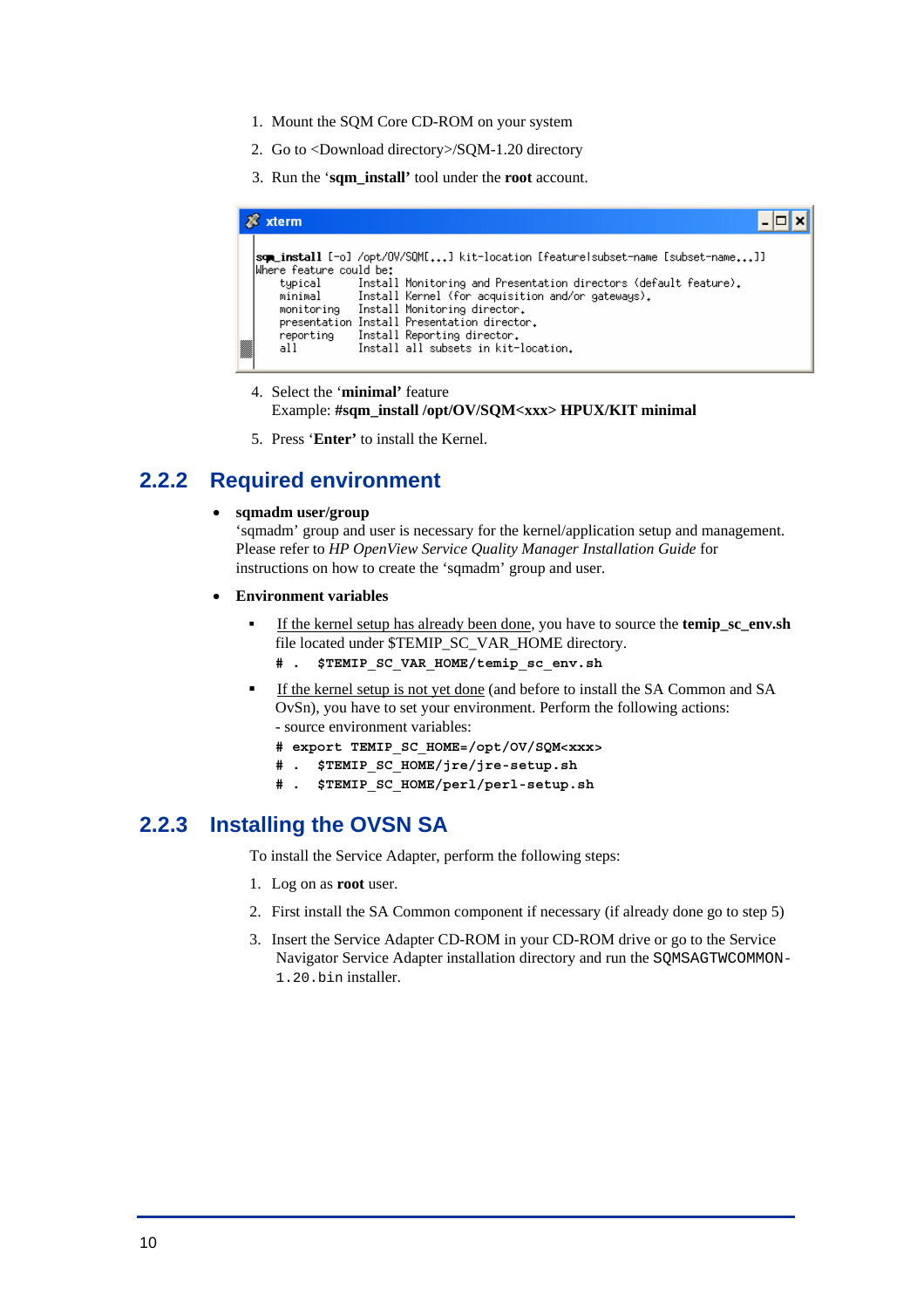<span id="page-16-0"></span>

| & HP OpenView SQM SAGTWCOMMON v1_1               |                                                                                                                                                    | $ \Box$ $\times$ |
|--------------------------------------------------|----------------------------------------------------------------------------------------------------------------------------------------------------|------------------|
|                                                  |                                                                                                                                                    | Install Complete |
| <sup>3</sup> Installing<br>Install Complete<br>a | Congratulations! HP OpenView SQM SAGTWCOMMON v1_1 has<br>been successfully installed to:<br>/opt/OV/SQMV110<br>Press "Done" to quit the installer. |                  |
| InstallAnywhere by Zero G -                      |                                                                                                                                                    |                  |
| Cancel                                           | Previous                                                                                                                                           | Done             |

- 4. To end the installation process, click '**Done'**
- 5. Insert the Service Adapter CD-ROM in your CD-ROM drive or go to the Service Navigator Service Adapter installation directory and run the SQMOVSNSA-1.20.bin installer.

| & HP OpenView SQM Service Adapter for OVSN v1_1 |                                                                                                                                                                 |                  |
|-------------------------------------------------|-----------------------------------------------------------------------------------------------------------------------------------------------------------------|------------------|
|                                                 |                                                                                                                                                                 | Install Complete |
| installing<br>Install Complete                  | Congratulations! HP OpenView SQM Service Adapter for OVSN v1_1<br>has been successfully installed to:<br>/opt/OV/SQMV110<br>Press "Done" to quit the installer. |                  |
| InstallAnywhere by Zero G                       |                                                                                                                                                                 |                  |
| Cancel                                          | Previous                                                                                                                                                        | Done             |

To end the installation process, click '**Done'**.

## **2.2.4 Patch installation**

<span id="page-16-1"></span>To install a Patch, perform the following steps:

- 1. log on as root
- 2. Go to <Download directory>/SQM-1.20 directory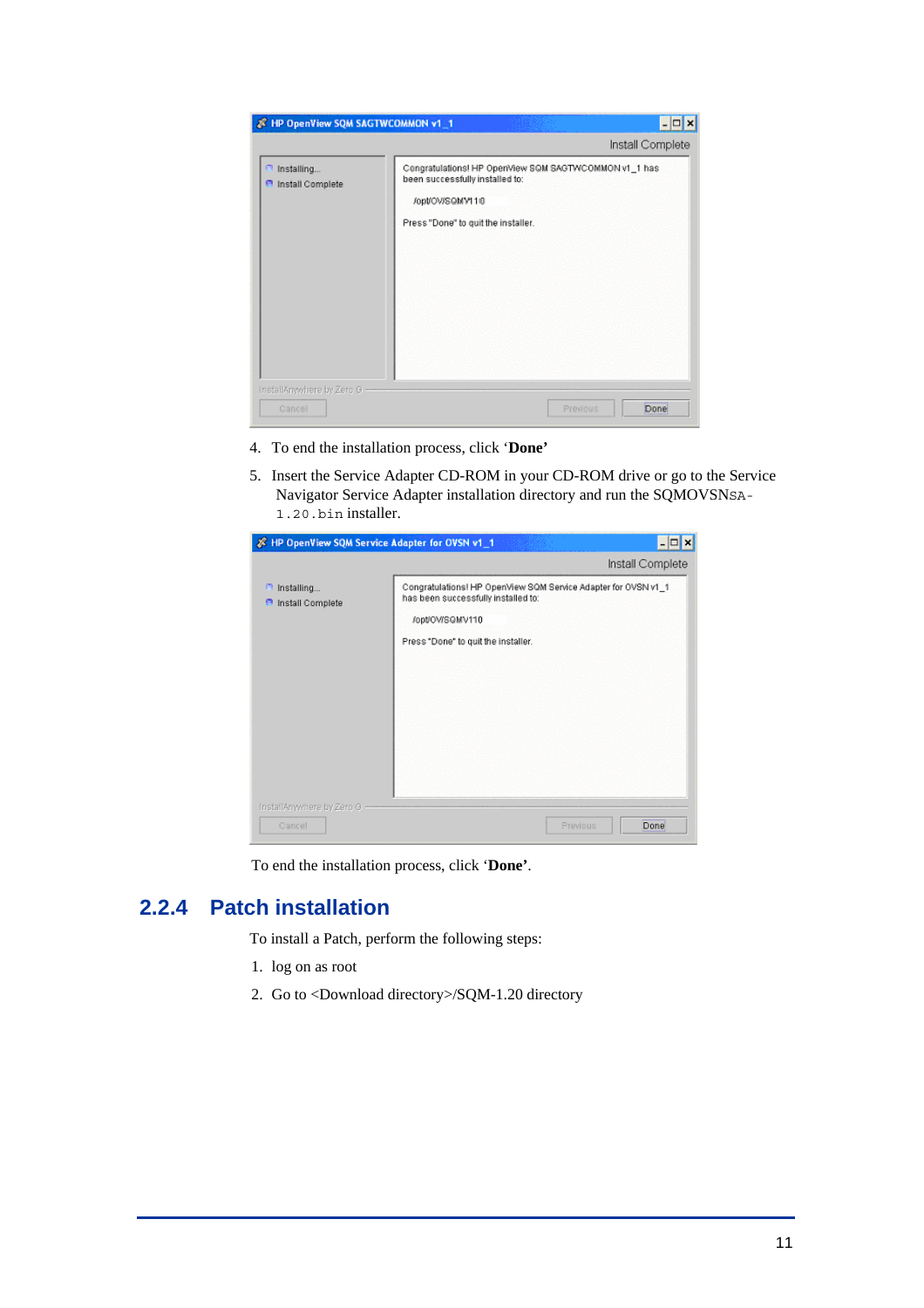- <span id="page-17-0"></span>3. Run the '**sqm\_install'** tool with '**–p**' option plus the '**minimal'** feature. **#sqm\_install –p /opt/OV/SQMV120 /SQM-1.20/HPUX/Patches minimal**  This will install all Patches for the Kernel component.
- 4. Run the '**sqm\_install'** tool with '**–p**' option plus the '**SAGTWCOMMON'** feature. **#sqm\_install –p /opt/OV/SQMV120 /SQM-1.20/HPUX/Patches SAGTWCOMMON**

This will install all Patches for the SAGTWCOMMON component.

5. Run the '**sqm\_install'** tool with '**–p**' option plus the '**SAOVSN'** feature. **#sqm\_install –p /opt/OV/SQMV120 /SQM-1.20/HPUX/Patches SAOVSN** This will install all Patches for the OVSN component.

## **2.3 Uninstalling the Software**

To uninstall the Service Adapter software:

- 1. Log on as **root** user
- 2. Perform the following commands on the SQM platform where the Service Adapter has been installed:

# cd \$TEMIP\_SC\_HOME/ServiceAdapters/OvSn/v1\_2/UninstallerDataOVSN

# Uninstall\_OvSn

| & HP OpenView SQM Service Adapter for OVSN v1_1 | ×                                                                   |
|-------------------------------------------------|---------------------------------------------------------------------|
|                                                 | Uninstall                                                           |
| Introduction                                    | About to uninstall                                                  |
| n                                               | HP OpenView SQM Service Adapter for OVSN v1 1                       |
| Uninstalling                                    | This will remove features installed by InstallAnywhere. It will not |
| Uninstall Complete                              | remove files and folders created after the installation.            |
| InstallAnywhere by Zero G                       | Uninstall                                                           |
| Cancel                                          | Previous                                                            |

- 3. Click '**Uninstall'**. The software is uninstalled from your system.
- 4. To finish, click '**Done'** in the following window.

If no other Service Adapters (or Gateways) are installed on the system you can also uninstall the HP OpenView Service Adapter Common v1\_2

5. # cd \$TEMIP\_SC\_HOME/ServiceAdapters/Common/v1\_2/Uninstaller\_SAGTWCOMMON

# Uninstall\_SAGTWCOMMON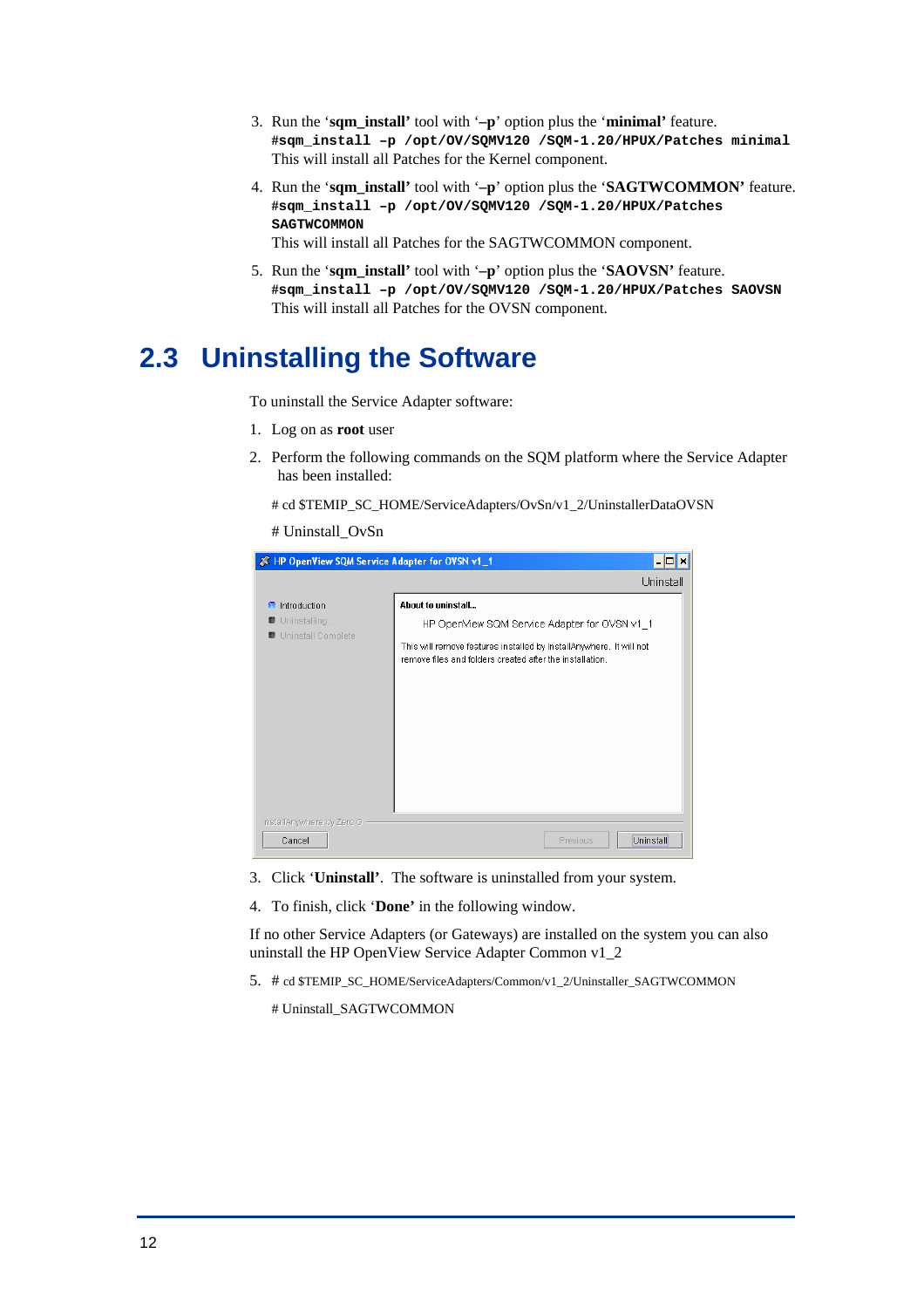

6. To finish, click '**Done'** in the following window.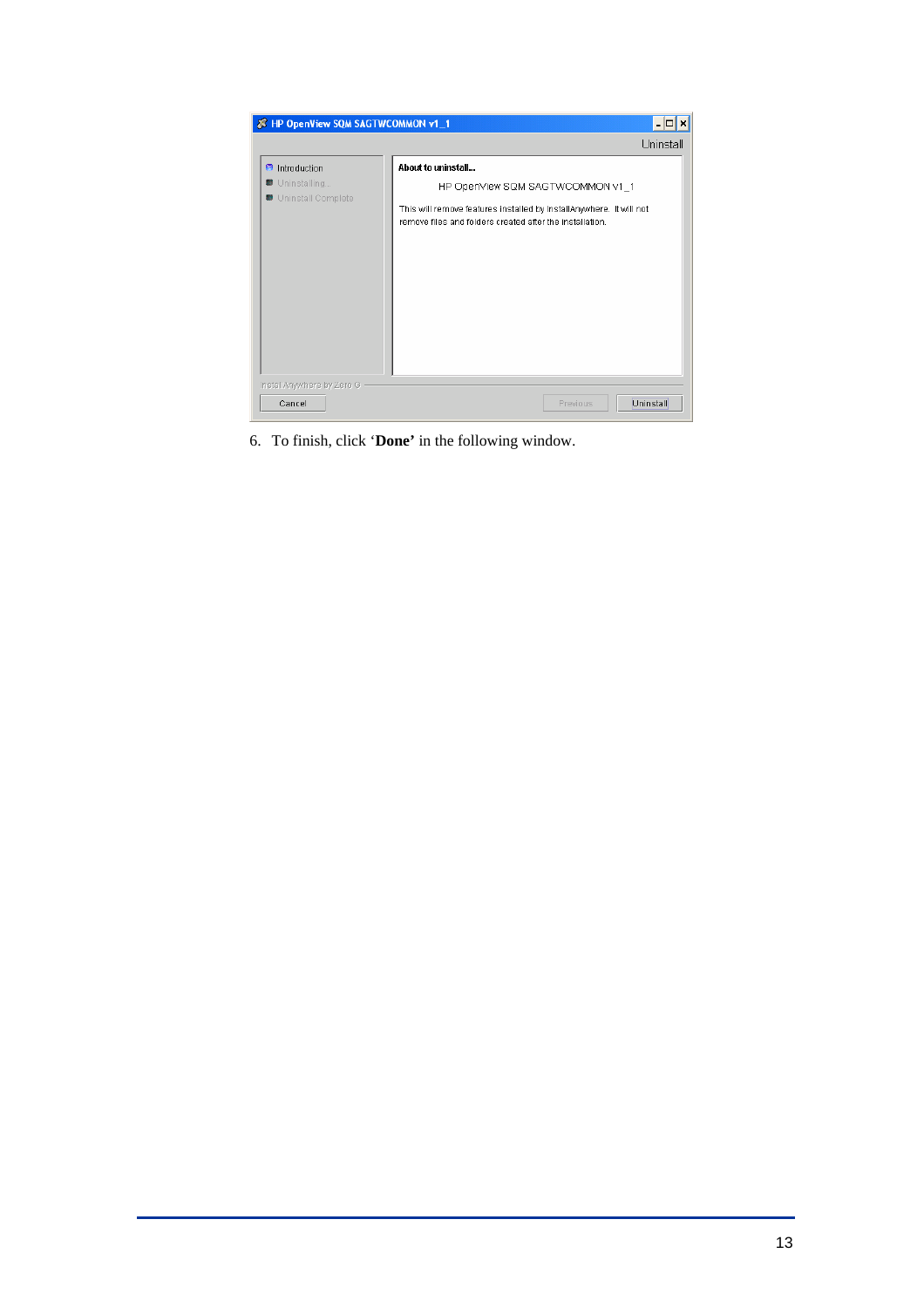# **Chapter 3**

## <span id="page-19-0"></span>**Service Adapter Setup**

Once installed, following steps are available from the **OvSn\_setup.sh** tool available at: **\$TEMIP\_SC\_HOME/ServiceAdapters/OvSn/v1\_2/utilities/**

#### # **OvSn\_setup.sh**

Please select action to perform: 1) Create a new Adapter application 2) Load the Adapter configuration 3) Start the Adapter application 4) Stop the Adapter application 5) Delete the Adapter application

6) Quit configuration tool

The **configure.sh** tool, available at: **\$TEMIP\_SC\_HOME/ServiceAdapters/OvSn/v1\_2/utilities/**, is used to perform the configuration of the OVSN Service Adapter.

The Following table summarizes the steps to be done according to usual life cycles of the OVSN SA:

| <b>Create</b> | (1) Create → Configure → (2) Load → (3) Start |
|---------------|-----------------------------------------------|
| <b>Update</b> | (4) Stop → Configure → (2) Load → (3) Start   |
| <b>Delete</b> | $(4)$ Stop $\rightarrow$ (5) Delete           |

All these steps are described in the following chapters.

## <span id="page-19-3"></span>**3.1 Creating Application**

Be aware that the create application will perform the kernel setup if not already done. If your Kernel setup has already been performed refer to section [3.1.2 e](#page-20-1)lse perform first section [3.1.1](#page-19-2) 

<span id="page-19-1"></span>**Caution** 

A Service Adapter application name has to be unique cross platform and director!

## **3.1.1 Kernel setup**

<span id="page-19-2"></span>The kernel setup is automatically called during the SA Application creation but following steps must be done previously in order to retrieve and check the platform description file.

1) Please first check that your environment is correct (refer to section [2.2.2\)](#page-15-1)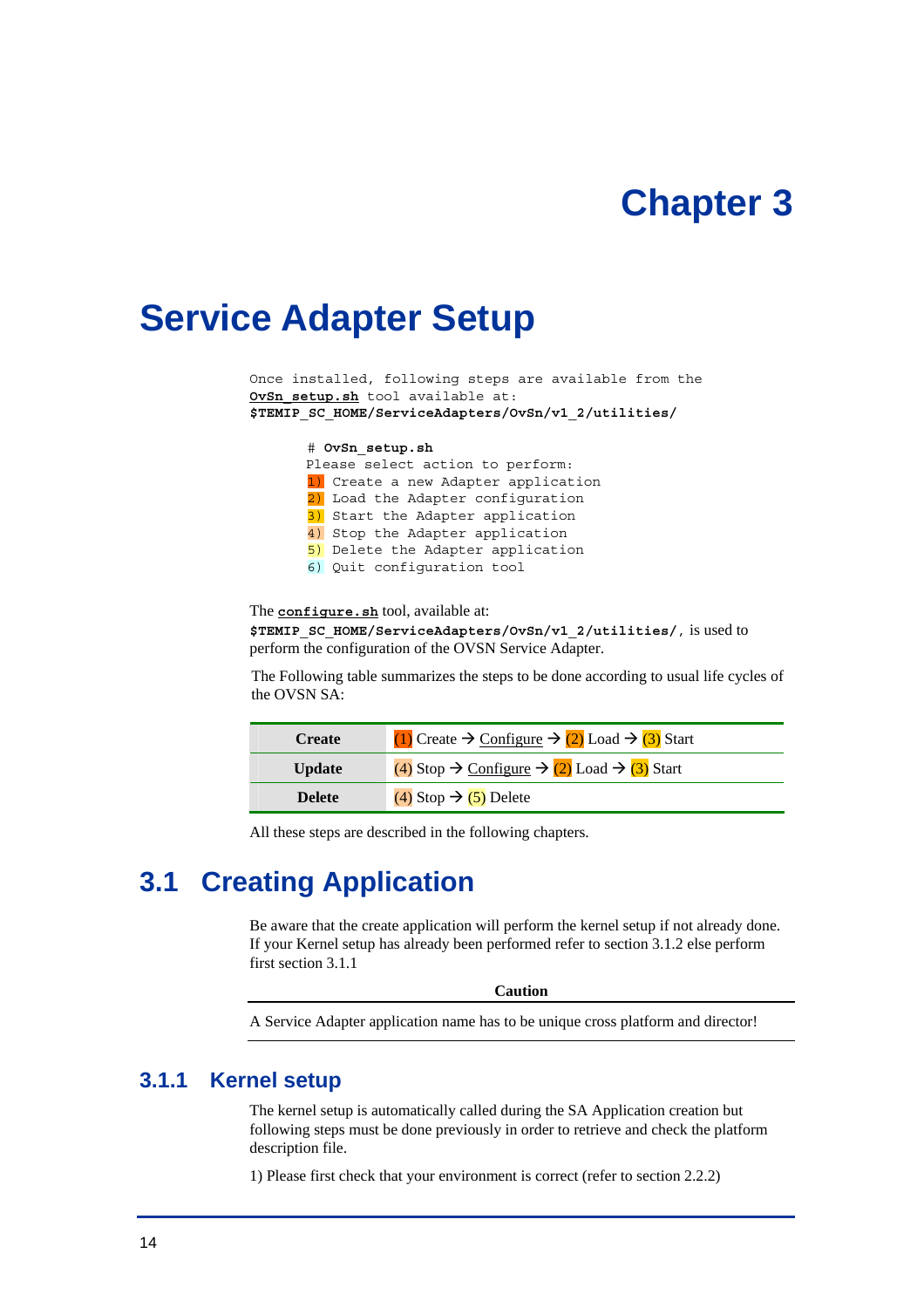2) Copy the platform description file:

Copy the **'\$TEMIP\_SC\_VAR\_HOME/setupconfig/platform\_desc.cfg'** file from the SQM SLM Primary Server (where all SQM core applications are running) to your local system into **\$TEMIP\_SC\_HOME/tmp** directory

## <span id="page-20-0"></span>**3.1.2 OVSN application creation**

<span id="page-20-1"></span>The setup tool is located in: \$TEMIP\_SC\_HOME/ServiceAdapters/OvSn/v1\_2/utilities/

Use the following command to create the application (use **root** account):

- 1. **OvSn\_setup.sh**
- 2. Select option: **'***1) Create a new Adapter application***'**
- 3. You need to provide the following information:

The platform name on which the application will be created (ex: **slmv12**).

The director name on which the application will be created (ex: **acquisition**).

The name of the Service Adapter Application (ex: **OvSn**).

4. Wait for the creation completion.

### **3.1.2.1 Example (case setup already done)**

### # **OvSn\_setup.sh** Please select action to perform: 1) Create a new Adapter application 2) Load the Adapter configuration 3) Start the Adapter application 4) Stop the Adapter application 5) Delete the Adapter application 6) Quit configuration tool #? **1** Create the Adapter application Please enter the platform: **slmv12** Please enter the director: **acquisition** Please enter the application: **OvSn** Application to setup (platform, director, application): slmv12, acquisition, OvSn Start the setup of the specified addOn(s) Traces are redirected in …… Directors were created successfully Applications were created successfully Operation Success. Press [ENTER] to continue

For more information, refer to the *HP OpenView Service Quality Manager Administration Guide*.

**Note:** Please pay attention to the Service Adapter Application name (in this example: '**slmv12\_acquisition\_OvSn**') which will be used during the whole life cycle of this application.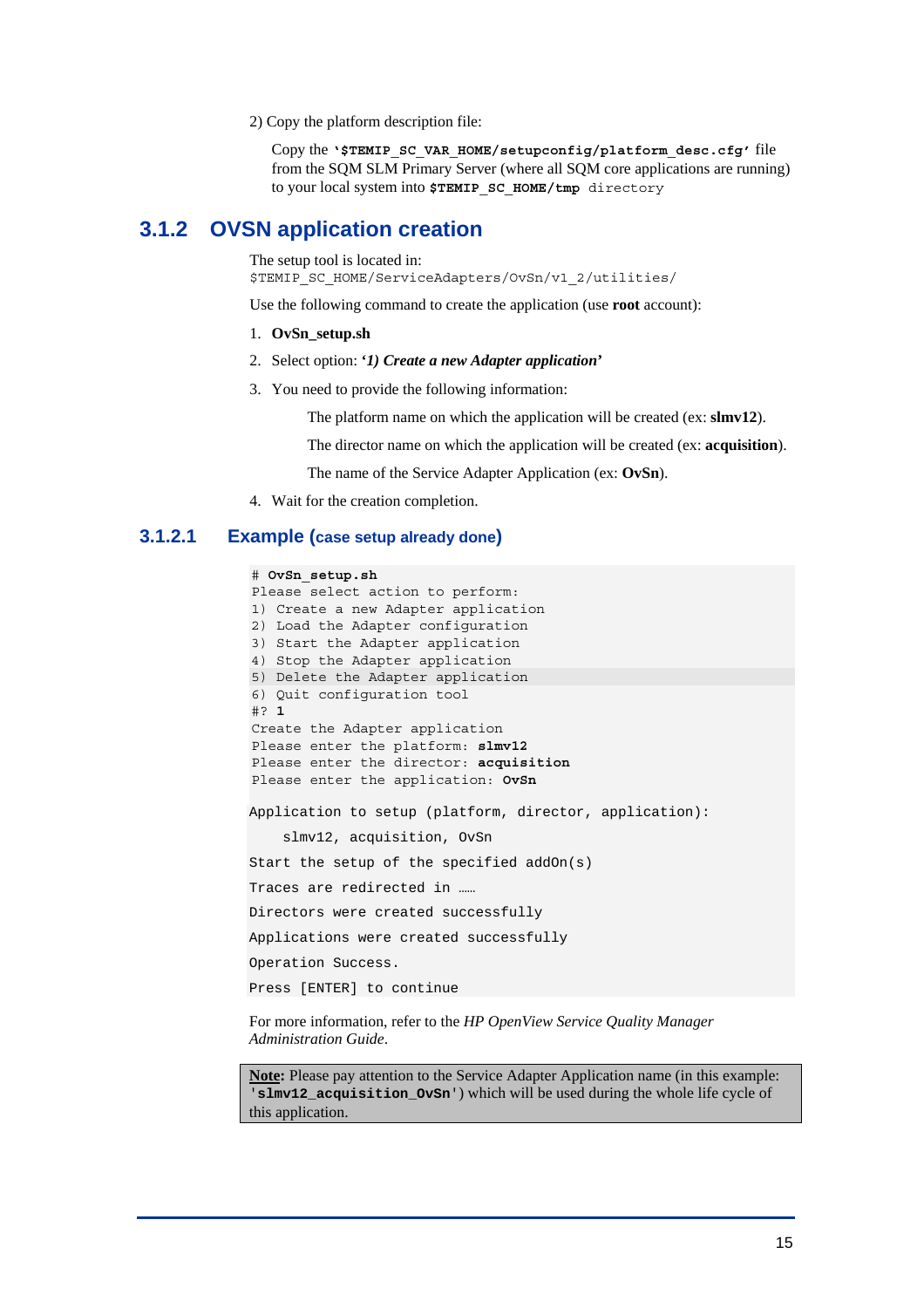## <span id="page-21-1"></span><span id="page-21-0"></span>**3.2 Configuring the Application**

This chapter describes how to set up the HP OpenView Service Navigator Service Adapter. It explains how to use the configuration tool to query the Service Navigator servers for configuration information. The chapter then describes how to edit the configuration files to customize the Service Adapter.

**Note** 

All the commands used in the following chapters must be launched from the *sqmadm* user account (with SQM environment loaded).

## **3.2.1 Discovering Service Navigator Configuration**

The first step in configuring the Service Adapter is to run the configuration tool once for each OpenView management server or service engine. This returns a list of Service Navigator services from the service engine.

The configuration tool is located in:

\$TEMIP\_SC\_HOME/ServiceAdapters/OvSn/v1\_2/utilities/

### **3.2.1.1 Syntax**

To start the discovery, use the following command (from **sqmadm** account):

```
configure.sh -discover 
              –sainame <SA application name> 
              -host <host> 
              [-port <port-number>] 
              [-timeout <seconds>] 
              -services <filename>
```
This command has the following parameters:

#### **-discover**

Starts the configuration tool in discovery mode.

#### **-sainame <***SA application name***>**

The name of the Service Adapter Application to be configured (the one used during the create application (refer to [3.1\)](#page-19-3)).

#### **-host <***host***>**

The host name of the Service Navigator service engine.

#### **-port <***port-number***>**

The service engine port where the connector connects. The default is 7278.

#### **-timeout <***seconds***>**

this timeout allows to specify the maximum time allowed for the command to be executed. The default value is 30 seconds. Increase the timeout for a large model.

#### **-services <***filename***>**

The <filename> is the output file that will be created by this first configuration phase, where all the service IDs and names of all services are written. Any existing files are overwritten. This generated file is located in

\$TEMIP\_SC\_VAR\_HOME/ServiceAdapters/OvSn/<SA application name>/config

#### **3.2.1.2 Example**

```
Configure.sh -discover –sainame slmv12_acquisition_OvSn -host 
snserver.xyzcorp.com –port 7278 –timeout 120 
 -services discoveredservices.xml
```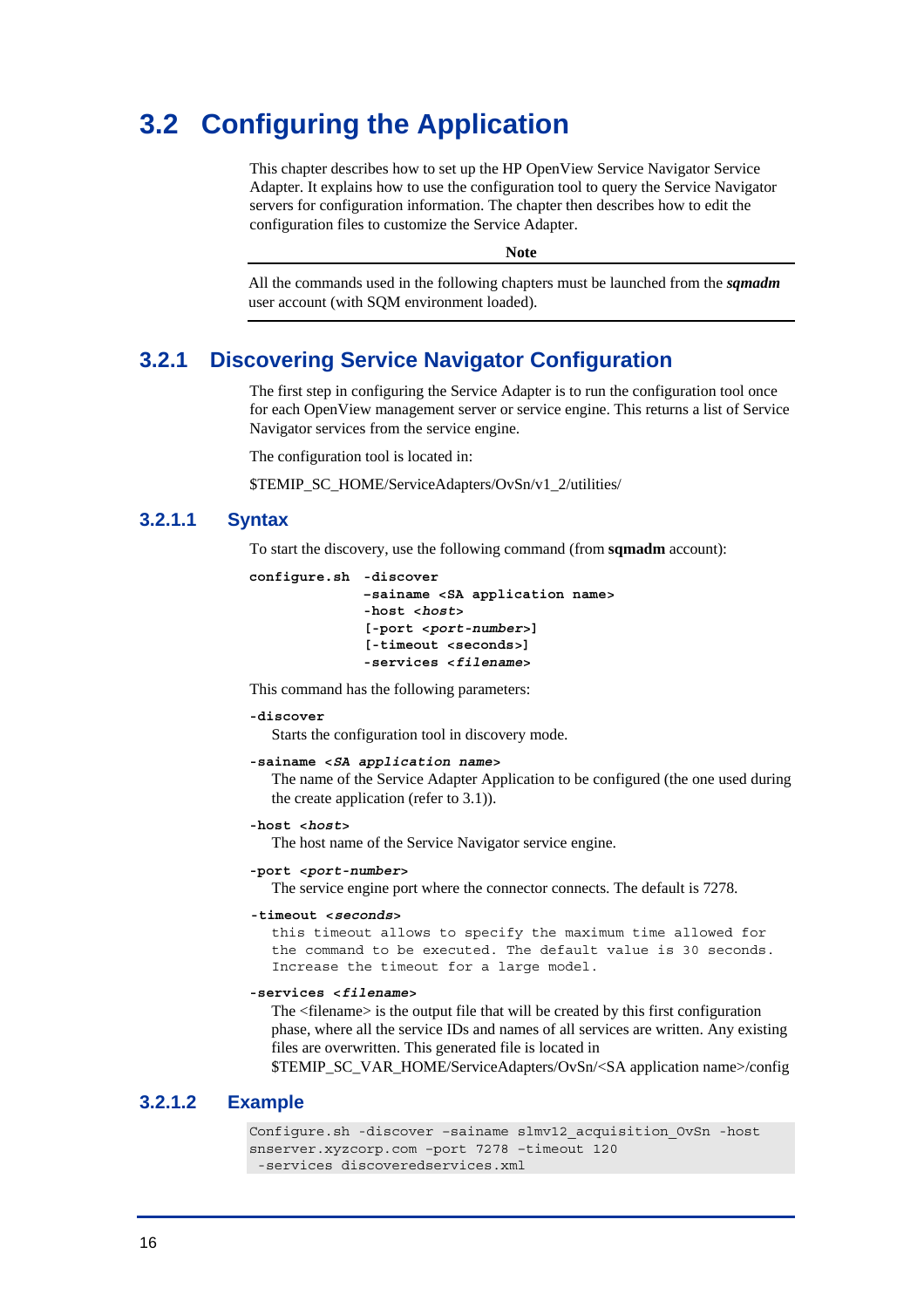### <span id="page-22-0"></span>**3.2.1.3 Editing the Services ID File**

After performing the discovery, you need to edit the service ID file created by the configuration tool. The file contains the list of all service IDs for which data can be collected.

Each line starts with one service ID. Everything after the ID and the end of the line will be ignored. This can be used to add a remark to an ID. All services that are not to be monitored must be removed from this list.

Each Service ID kept in this file will generate a different DFI in SQM.

#### **Figure 3 Sample Service List File**

```
<?xml version="1.0" encoding="UTF-8"?> 
<!DOCTYPE sc:OvSnCfgServiceList SYSTEM 
"DTD/tsc_OvSnConfigServiceList.dtd"> 
<sc:OvSnCfgServiceList> 
     <sc:OvSnCfgService id="email" name="E-Mail"/> 
     <sc:OvSnCfgService id="america" name="America"/> 
     <sc:OvSnCfgService id="email_node1" name="Mail Server 1"/> 
     <sc:OvSnCfgService id="node1_disk" name="Disk 1"/> 
     <sc:OvSnCfgService id="node1_cpu" name="CPU 1"/> 
     <sc:OvSnCfgService id="email_node2" name="Mail Server 2"/> 
     <sc:OvSnCfgService id="node2_disk" name="Disk 2"/> 
     <sc:OvSnCfgService id="node2_cpu" name="CPU 2"/> 
     <sc:OvSnCfgService id="europe" name="Europe"/> 
     <sc:OvSnCfgService id="email_node3" name="Mail Server 3"/> 
     <sc:OvSnCfgService id="node3_disk" name="Disk 3"/> 
     <sc:OvSnCfgService id="node3_cpu" name="CPU 3"/> 
</sc:OvSnCfgServiceList>
```
## **3.2.2 Configuring the Connector**

To get data from the OpenView Management Server, the Service Adapter needs to connect to the Service Engine. This configuration provides the Service Adapter connector with a valid account name, password, and the host name of the Management Server.

### **3.2.2.1 Syntax**

To configure a connector, use the following command (from **sqmadm** account):

```
Configure.sh -connector 
              –sainme <SA application name> 
              -host <hostname> 
              [-port <port-number>] 
              [-timeout <seconds>] 
              [-name <connector_name>]
```
This command has the following parameters:

#### **-connector**

Starts the configuration tool in connector configuration mode.

```
-sainame <SA application name>
```
The name of the Service Adapter Application to be configured (the one used during the create application (refer to [3.1\)](#page-19-3)).

#### **-host <***hostname***>**

The host name of the Service Navigator server.

#### **-port <***port-number***>**

The service engine port where the connector connects. The default is 7278.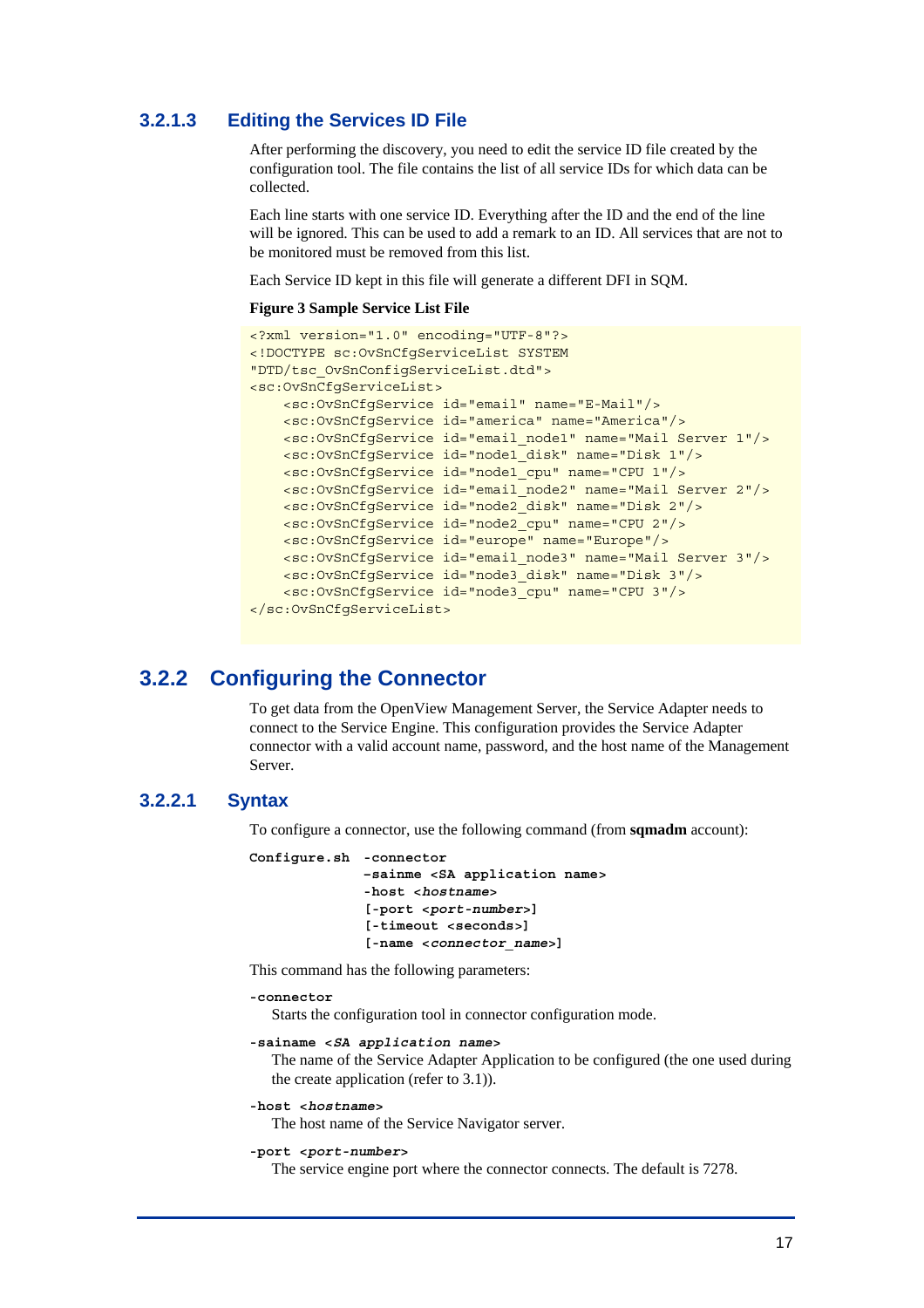#### <span id="page-23-0"></span>**-timeout <seconds>**

this timeout allows to specify the maximum time allowed for the command to be executed. The default value is 30 seconds. Increase the timeout for a large model.

#### **-name <***connector\_name***>**

The name of the connector to be created. The name may contain only alphanumeric characters, plus the characters "-" and "\_". If you do not specify a name, the host name is used, with underscores instead of periods.

### **3.2.2.2 Example**

```
configure.sh –connector –sainame slmv12_acquisition_OvSn -host 
snserver.xyzcorp.com –port 7278 –timeout 120 
-name ovserver xyzcorp com
```
#### **3.2.2.3 Output Files**

The following file is created: configure.dat

```
The generated file is located in: 
$TEMIP_SC_VAR_HOME/ServiceAdapters/OvSn/<SA application 
name>/config/
```
## **3.2.3 Configuring Data Feeder Definitions**

You use the configuration tool to define what data the Service Adapter will have to collect from Service Navigator.

### **3.2.3.1 Syntax**

Use the following command (from **sqmadm** account) to add a DFD. Normally there is one global DFD, for service IDs.

**configure.sh -dfd –sainame <SA application name> -name <***DFD name***>** 

This command has the following parameters:

**-dfd** 

Starts the configuration tool in DFD configuration mode.

```
-sainame <SA application name>
```
The name of the Service Adapter Application to be configured (the one used during the create application (refer to [3.1\)](#page-19-3)).

#### **-name <***DFD name***>**

The name of the DFD to be created. The name can contain only alphanumeric characters, plus the characters "-" and "\_". The length of the name cannot exceed 12 characters. It is prefixed automatically by the configuration tool with the Service Adapter name OvSn. The name must be unique within an SQM environment.

#### **Note**

The configuration tool will add 'OvSn' as prefix to the *<DFD name>* given as parameter. When using it through other tools, you must not add this prefix to the *<DFD name>*.

### **3.2.3.2 Example**

Configure.sh –dfd –sainame slmv12\_acquisition\_OvSn -name MyDFD

### **3.2.3.3 Output Files**

The following files are created: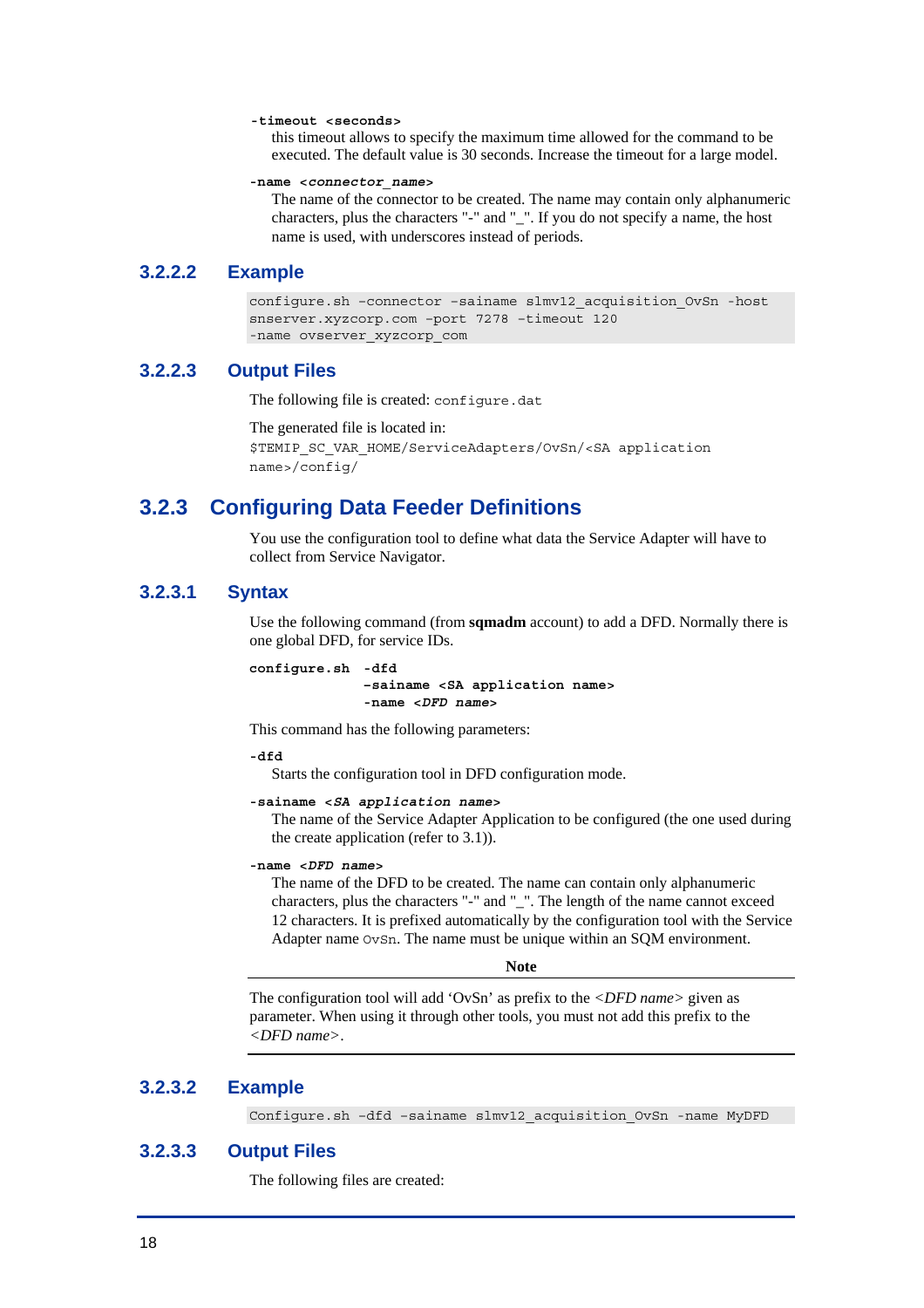- <span id="page-24-0"></span>• NewDFDReq OvSnMyDFD.xml Used to upload the DFD to the SQM Service Repository
- DelDFDReq OvSnMyDFD.xml Used to delete the DFD from the SQM Service Repository.

```
The generated files are located in: 
$TEMIP_SC_VAR_HOME/ServiceAdapters/OvSn/<SA application 
name>/config/
```
## **3.2.4 Configuring the OVSN Application**

You use the configuration tool to customize the connection and data feeder definitions information to be monitored by the Service Adapter Application.

### **3.2.4.1 Syntax**

To configure the Service Adapter Application, use the following command (from **sqmadm** account):

```
configure.sh -sai 
              –sainame <SA application name> 
              -connectors <connector1 [connector2 […]]> 
              -datafeeders <datafeeder1 [datafeeder2 […]]>
```
The command has the following parameters:

**-sai** 

Starts the configuration tool in Service Adapter Application configuration mode.

```
-sainame <SA application_name>
```
The name of the Service Adapter Application to be configured (the one used during the create application (refer to [3.1\)](#page-19-3)).

```
-connectors <connector1 [connector2 […]]>
```
A list of the connector names, separated by a space, to be monitored by the Service Adapter Application. A connector mentioned in this list has to be previously declared in the phase 'configuring the connector'.

```
-datafeeders <datafeeder1 [datafeeder2 […]]>
```
A list of the data feeder names, separated by a space, to be monitored by the Service Adapter Application. A data feeder mentioned in this list has to be previously declared in the phase 'configuring Data Feeder Definitions'.

### **3.2.4.2 Example**

```
Configure.sh –sai -sainame slmv12_acquisition_OvSn -connectors 
snserver xyzcorp com -datafeeders serviceIDx serviceIDy
```
### **3.2.4.3 Output files**

The discovery creates the following files:

- OvSn\_connectors\_data.exp List of connectors to be uploaded to the SQM Repository.
- OvSn\_dfds\_data.exp List of DataFeederDefConfig to be uploaded to the SQM Repository.
- OvSn\_slmv12\_acquisition\_OvSn.exp File used to create the Service Navigator application.

#### The generated files are located in:

```
$TEMIP SC VAR HOME/ServiceAdapters/OvSn/<SA application
name>/config/
```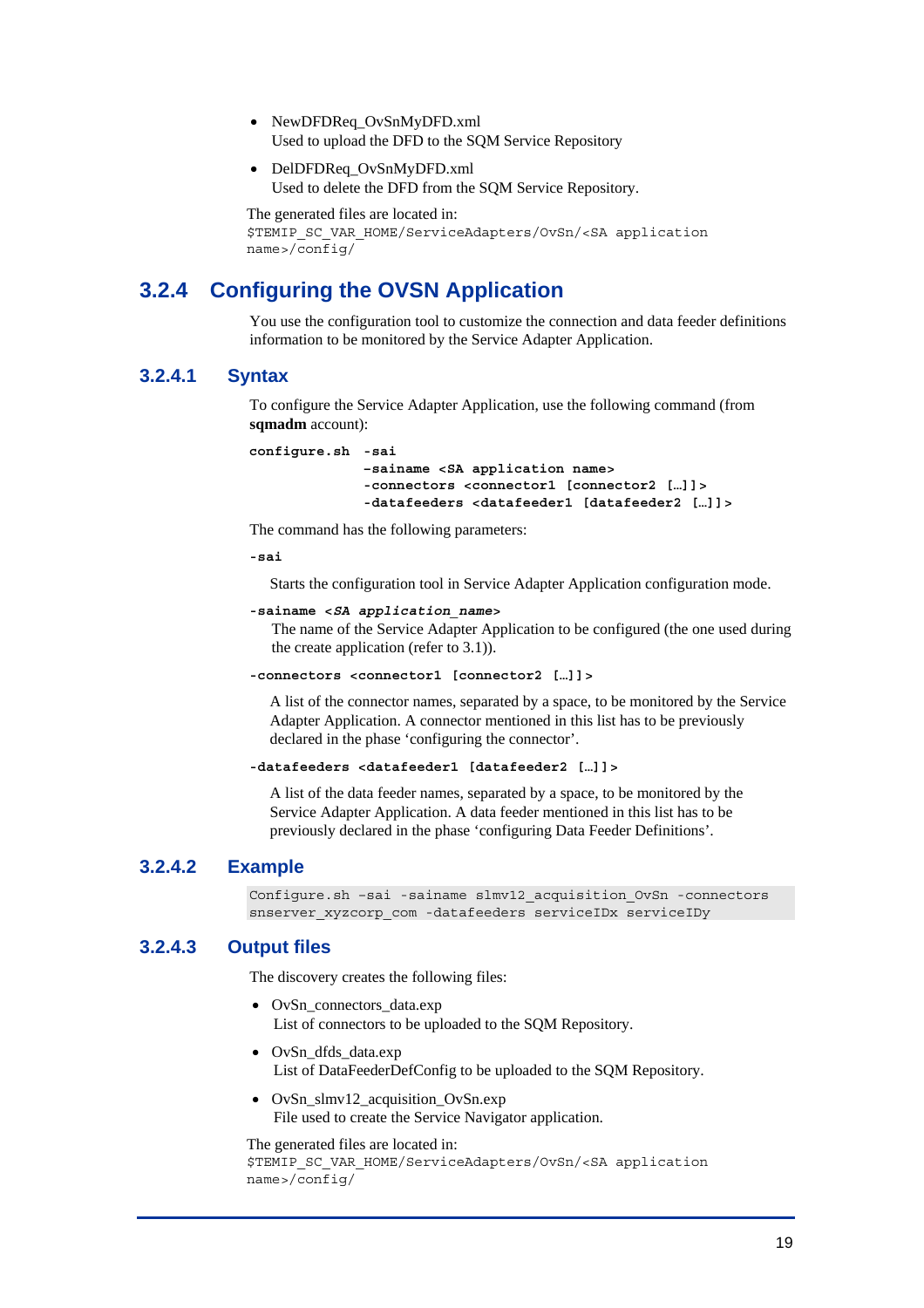## <span id="page-25-0"></span>**3.2.5 Configuring Data Feeder Instances**

You use the configuration tool to discover the list of DFIs that will be managed by the Service Adapter Application.

#### **3.2.5.1 Syntax**

To discover the DFIs, use the following command (from **sqmadm** account):

```
configure.sh -dfi 
              -sainame <SA application_name> 
              -conname <connector> 
              -dfdname <DFD_name> 
              -services <filename> 
              [-qty <dfi per massage>]
```
This command has the following parameters:

#### **-dfi**

Starts the configure tool in DFI discovery mode.

```
-sainame <SA application_name>
```
The name of the Service Adapter Application to be configured (the one used during the create application (refer to [3.1\)](#page-19-3)).

#### **-conname <***connector***>**

The name of the connector. Should be an already defined connector. When specifying the connector, replace all "." characters by "\_".

#### **-dfdname <***DFD\_name***>**

The name of the DFD to which the DFIs will be assigned. Should be an already defined DFD name.

```
-services <service_list_file>
```
The name of the file that contains all the service IDs for which DFIs must be created. This file is created during the discovery.

#### **-qty <dfi per message>**

Specify the number of dfi declaration per generated message. Useful to control the size of DFI declaration messages (avoid timeout or log processing). Please refer to chapter [5.2 t](#page-32-1)o tune this parameter.

#### **3.2.5.2 Example**

Configure.sh –dfi -sainame slmv12\_acquisition\_OvSn -conname snserver xyzcorp com -dfdname MyDFD -services discoveredservices.xml –qty 10

#### **3.2.5.3 Output Files**

The following files are created:

- DeclareDFIReq OvSn*MyDFD*.xml for all DFIs Used to upload the DFIs to the SQM Service Repository.
- DelDFIReq\_OvSn*DFI Id*.xml for each DFI defined. Used to remove the DFIs from the SQM Service Repository.

```
The generated files are located in: 
$TEMIP_SC_VAR_HOME/ServiceAdapters/OvSn/<SA application 
name>/config/
```
## <span id="page-25-1"></span>**3.3 Loading configuration files**

The final step is to load the configuration files to the SQM Service Repository Manager and the Tibco central repository.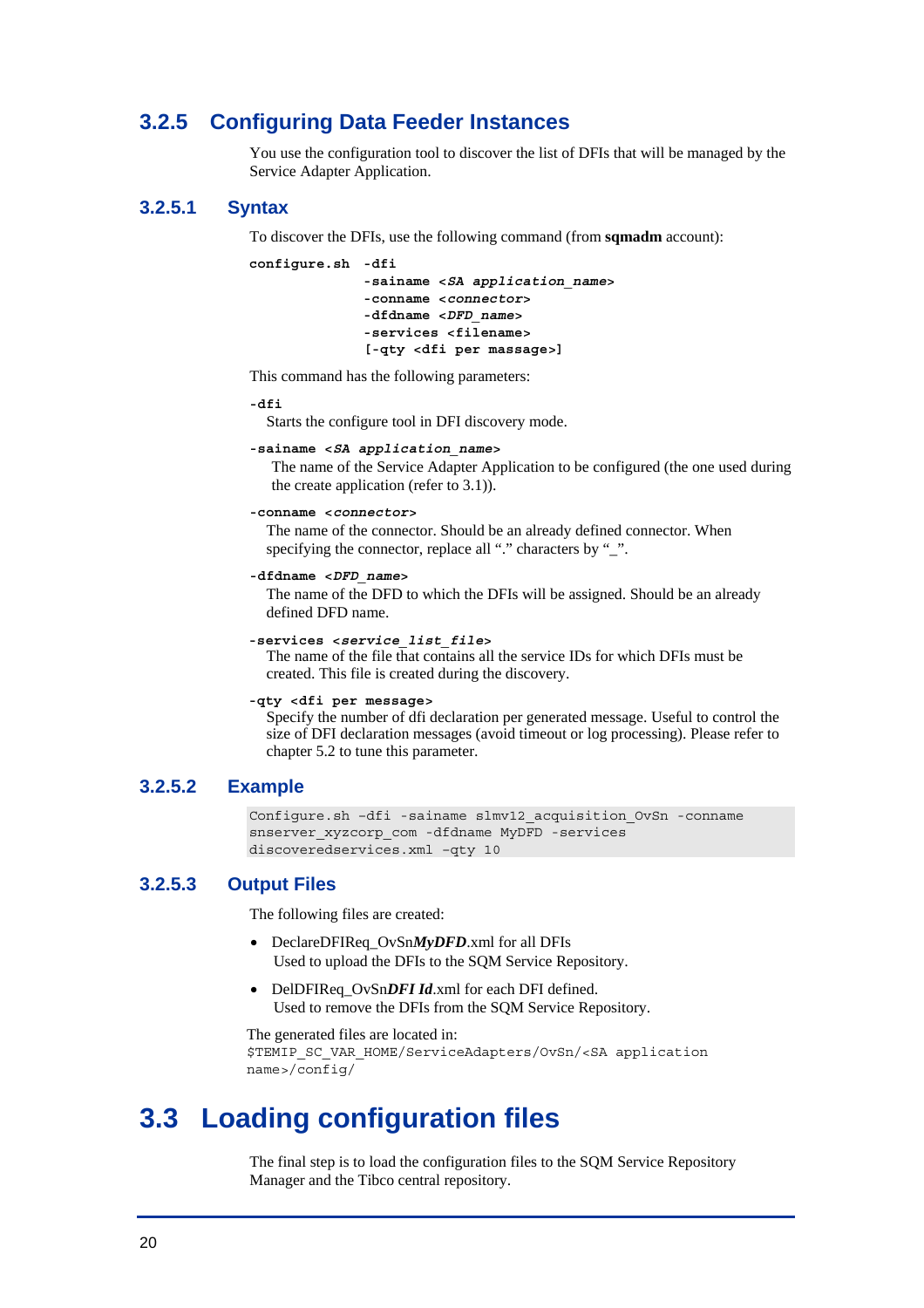```
The setup tool is located in: 
$TEMIP_SC_HOME/ServiceAdapters/OvSn/v1_2/utilities/
```
To be able to perform these steps:

- The SQM Kernel Subset must be installed, configured and started on the OVSN SA system
- The SQM platform has to be up and running on the SQM SLM Primary Server.

This step can be done once the configuration and the application creation of the OvSn SA has been done. The load of the application configuration will:

- Update the SQM repositories with the Data Feeder configurations and the OVSN connectors. •
- Upload the DFD and DFI declarations
- Copy DFD definition to \$TEMIP\_SC\_VAR\_HOME/Definitions/DFD. This option provides with the possibility to centralize all the Service Adapters Data Feeder definitions in a single directory for future use in the SQM Service Designer (Reverse engineering).

To run the tool (from **sqmadm** account):

- **1. OvSn\_setup.sh**
- 2. Select option: **'***2) Load the Adapter configuration***'**
- 3. You need to provide the following information (i.e. the SA Application name: the one used during the create application (refer to [3.1\)](#page-19-3)):
	- The platform name on which the application has been created (ex: **slmv12**)
	- The director name on which the application has been created (ex: **acquisition)**
	- The name of the Service Adapter Application (ex: **OvSn**).
- 4. Wait for the loading completion (this can take some time depending on the configuration to be loaded).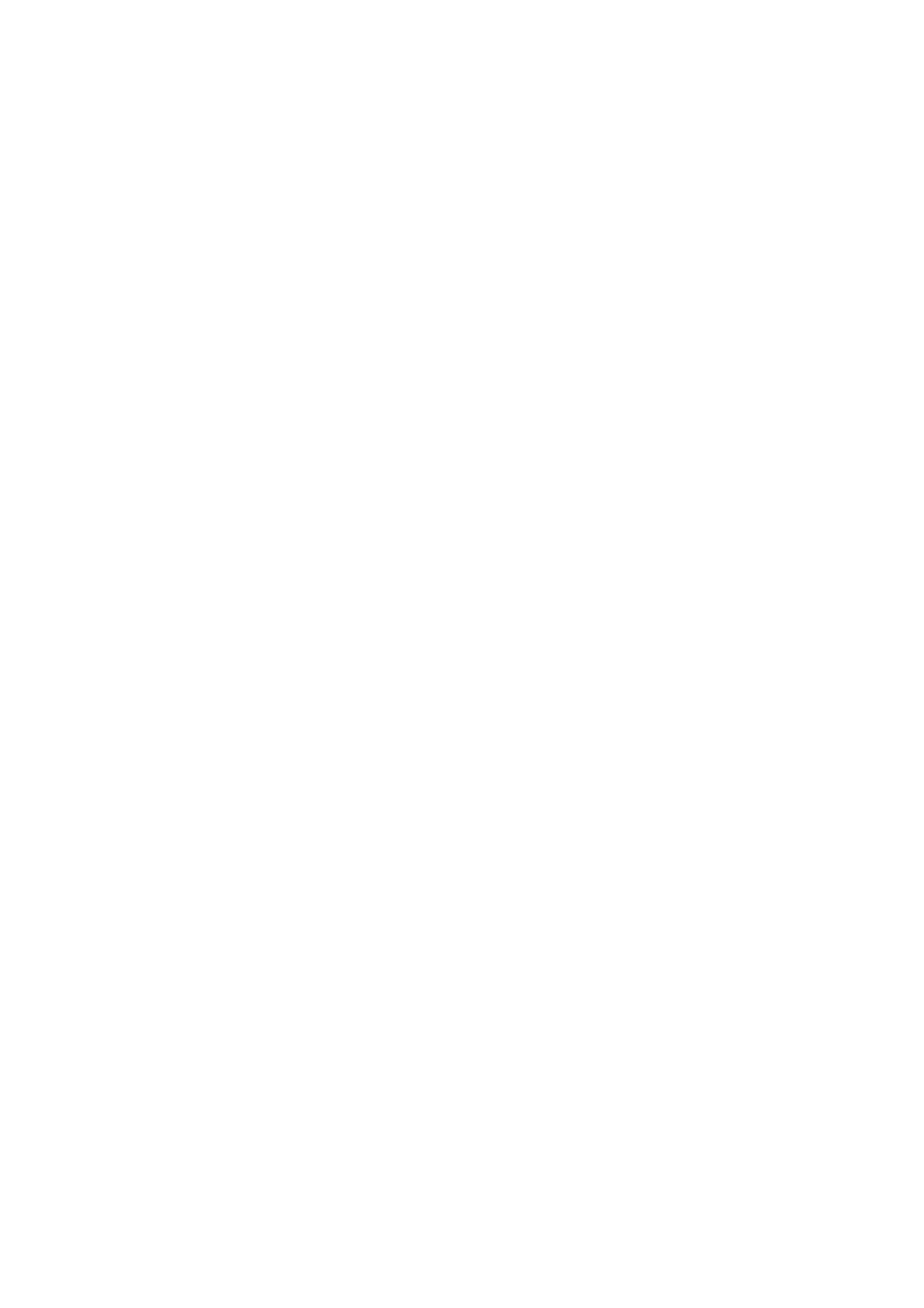# **Chapter 4**

# <span id="page-28-0"></span>**Service Adapter Operation**

## **4.1 SA Start/Stop**

## **4.1.1 Starting the Service Adapter Application**

<span id="page-28-1"></span>When the Service Adapter application starts, it connects automatically to the Service Navigator Server (with the connection information provided at the setup). To start the Service Adapter, you must be logged in as sqmadm and all SQM environment variables must be set. For more information, refer to the *HP OpenView SQM Administration Guide*.

The setup tool is located in: \$TEMIP\_SC\_HOME/ServiceAdapters/OvSn/v1\_2/utilities/

Use the following command (from **sqmadm** account) to start the application:

- 1. **OvSn\_setup.sh**
- 2. Select option: **'3***) Start the Adapter application***'**

You need to provide the following information (i.e. the SA application name: the one used during the create application (refer to [3.1\)](#page-19-3)):

- The platform name on which the application has been created (ex: **slmv12**)
- The director name on which the application has been created (ex: **acquisition)**
- The name of the Service Adapter Application (ex: **OvSn**).

Wait for the application start completion.

#### **Example:**

```
# OvSn_setup.sh
Please select action to perform : 
1) Create a new Adapter application 
2) Load the Adapter configuration 
3) Start the Adapter application 
4) Stop the Adapter application 
5) Delete the Adapter application 
6) Quit configuration tool 
#? 3
Start the Adapter application 
Please enter the platform [slmv12] : <ENTER> 
Please enter the director [acquisition] : <ENTER>
Please enter the application [OvSn] : <ENTER>
launch start of application OvSn on director acquisition, 
platform slmv12 
Application OvSn started 
Operation Success.
```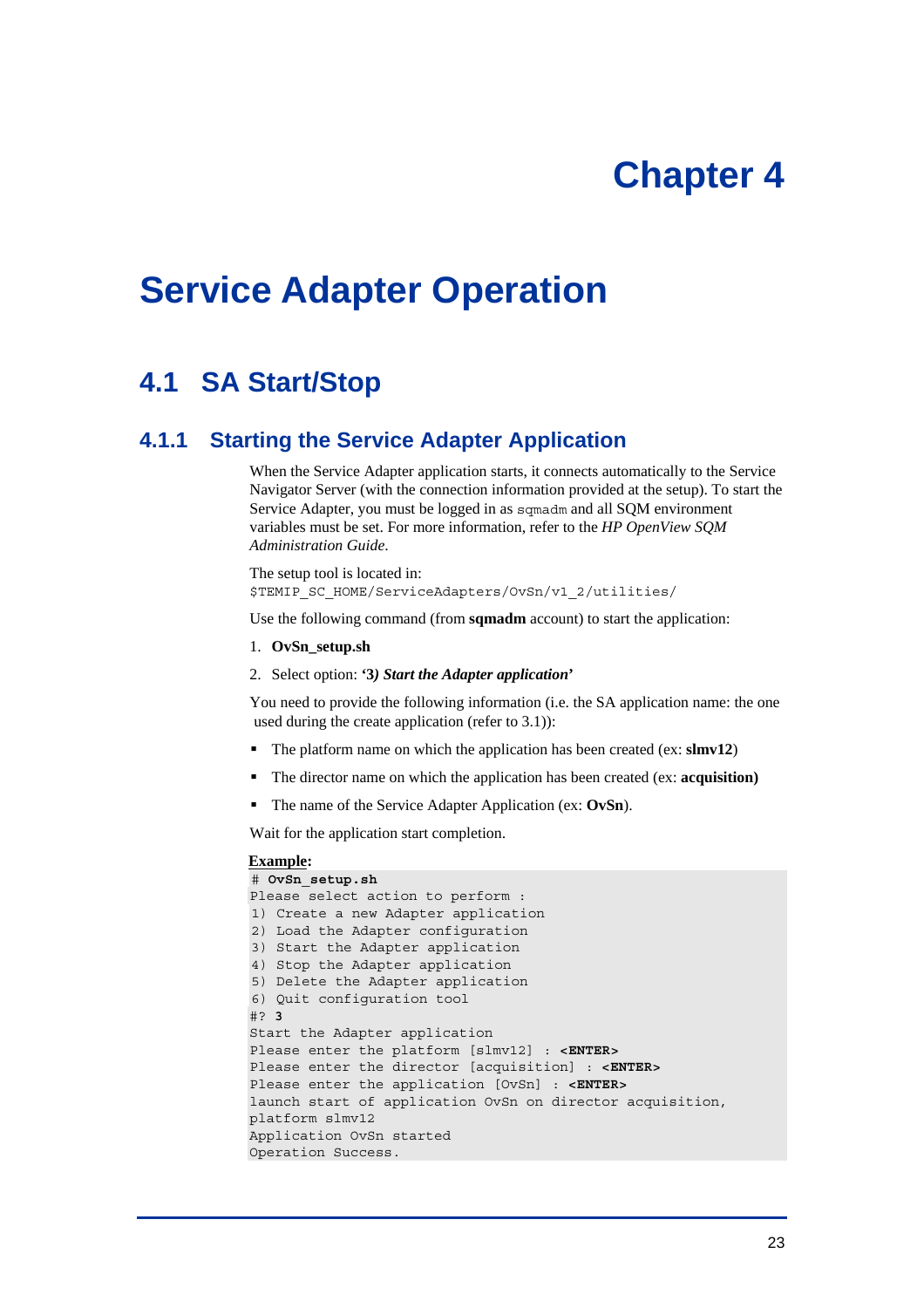## <span id="page-29-0"></span>**4.1.2 Stopping the Service Adapter Application**

<span id="page-29-1"></span>To stop the Service Adapter application, you have to be connected as sqmadm user and have all SQM environment variables set (please refer to *SQM Administration Guide* for more information).

```
The setup tool is located in: 
$TEMIP_SC_HOME/ServiceAdapters/OvSn/v1_2/utilities/
```
Use the following command (from **sqmadm** account) to stop the application:

to stop the application:

- **1. OvSn\_setup.sh**
- 2. Select option: **'4***) Stop the Adapter application***'**

You need to provide the following information(i.e. the SA Application name: the one used during the create application (refer to [3.1\)](#page-19-3)):

- The platform name on which the application has been created (ex: **slmv12**)
- The director name on which the application has been created (ex: **acquisition)**
- The name of the Service Adapter Application (ex: **OvSn**).

Wait for the application stop completion.

#### **Example**

```
# OvSn_setup.sh 
Please select action to perform : 
1) Create a new Adapter application 
2) Load the Adapter configuration 
3) Start the Adapter application 
4) Stop the Adapter application 
5) Delete the Adapter application 
6) Quit configuration tool 
#? 4
Stop the Adapter application 
Please enter the platform [slmv12] : <ENTER>
Please enter the director [acquisition] : <ENTER>
Please enter the application [OvSn] : <ENTER>
Application OvSn stopped 
Operation Success.
```
## **4.1.3 Starting and Stopping the Service Adapter Collection**

The collection of OVSN data starts only when the Service Adapter Application is instructed to do so by the SQM Service Repository Manager. This is controlled from the SQM SLA Admin User Interface. For more information, see the *HP OpenView SQM SLA Administration User Interface User's Guide*

## **4.2 Maintenance**

## **4.2.1 Create a new Application**

Creating a new SA Application implies following steps:

- Create the SA application. (Refer to [3.1.2 O](#page-20-1)VSN [application](#page-20-1) creation)
- Configure the SA Application. (Refer to [3.2 Configuring the Application\)](#page-21-1)
- Load the Application configuration. (Refer to [3.3 Loading configuration files\)](#page-25-1)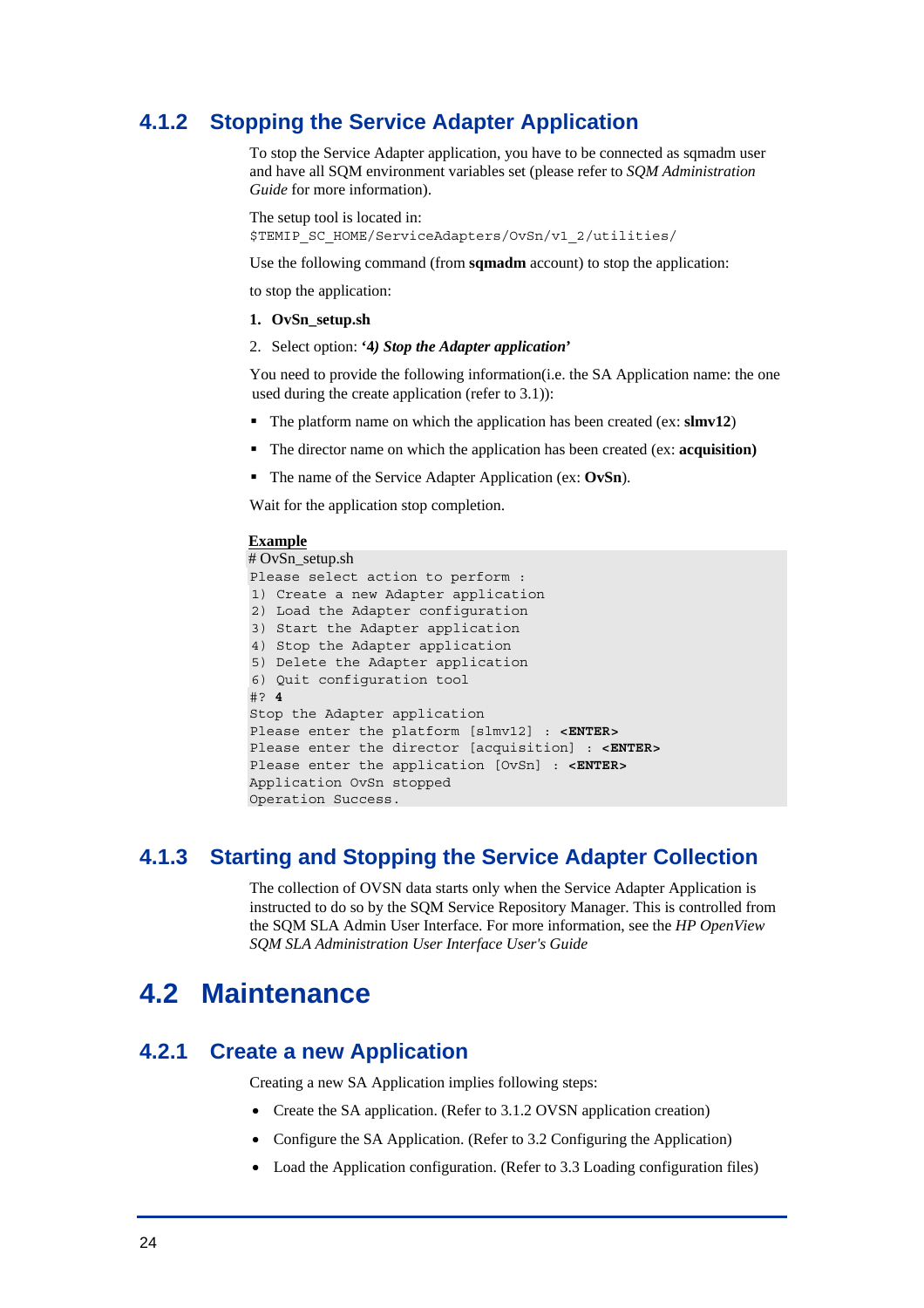• Start the SA Application. (Refer to 4.1.1 Starting the Service Adapter)

## <span id="page-30-0"></span>**4.2.2 Update an existing Application**

Updating an existing SA Application implies following steps:

- Stop the SA Application. (Refer to 4.1.2 Stopping the Service Adapter)
- Configure the SA Application. (Refer to [3.2 Configuring the Application\)](#page-21-1)
- Load the Application configuration. (Refer to [3.3 Loading configuration files\)](#page-25-1)
- Start the SA Application. (Refer to 4.1.1 Starting the Service Adapter)

## **4.2.3 Delete an existing Application**

To delete the Service Adapter Application, you have to be connected as sqmadm user and have all SQM environment variables set (please refer to *SQM Administration Guide* for more information).

The setup tool is located in: \$TEMIP\_SC\_HOME/ServiceAdapters/OvSn/v1\_2/utilities/

Use the following command (from **sqmadm** account) to delete the application:

- 1. **OvSn\_setup.sh**
- 2. Select option: **'***5) Delete the Adapter application'*

You need to provide the following information (i.e. the SA application name: the one used during the create application (refer to [3.1\)](#page-19-3)):

- The platform name on which the application has been created (ex: **slmv12**).
- The director name on which the application has been created (ex: **acquisition)**
- The name of the Service Adapter Application (ex: **OvSn**).

Wait until the delete is complete.

#### **Example**

```
# OvSn_setup.sh
Please select action to perform: 
1) Create a new Adapter application 
2) Load the Adapter configuration 
3) Start the Adapter application 
4) Stop the Adapter application 
5) Delete the Adapter application 
6) Quit configuration tool 
#? 5
Stop the Adapter application 
Please enter the platform [slmv12] : <ENTER>
Please enter the director [acquisition] : <ENTER>
Please enter the application [OvSn] : <ENTER>
Application OvSn deleted 
Operation Success.
```
## **4.2.4 Scheduling Configuration**

The Service Adapter can be installed in an OVSN environment where new OVSN services are changed daily. In this case, the Service Adapter configuration can be scheduled every day.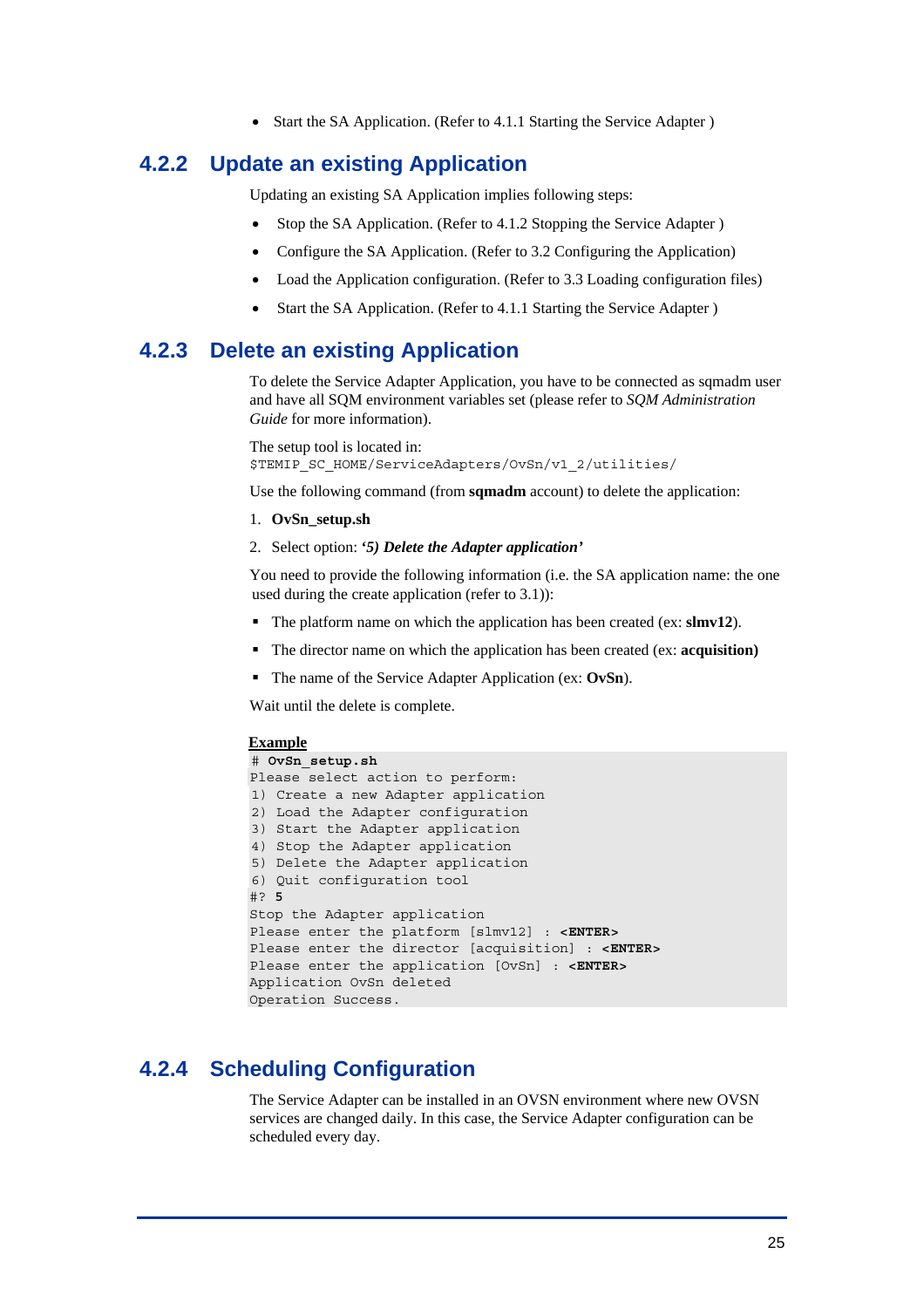Following steps must be done in order to update the OVSN SA configuration. These steps can be automated in a script using the corresponding actions:

| <b>STEP</b> | $ACTION(s) TO BE DONE$                                                                 |  |
|-------------|----------------------------------------------------------------------------------------|--|
| Stop        | \${TEMIP_SC_HOME}/ServiceAdapters/OvSn/v1_2/utilities/setup.pl -sa<br>OvSn-appli stop  |  |
| Configure   | cd \$TEMIP_SC_HOME/ServiceAdapters/OvSn/v1_2/utilities                                 |  |
|             | then call the 'configure.sh' tool with appropriate arguments                           |  |
| Load        | \${TEMIP SC HOME}/ServiceAdapters/OvSn/v1 2/utilities/setup.pl -sa<br>OvSn-appli load  |  |
| Start       | \${TEMIP_SC_HOME}/ServiceAdapters/OvSn/v1_2/utilities/setup.pl –sa<br>OvSn-appli start |  |

#### **Warning**

If you do this, you cannot restrict the data that is collected nor change the default parameter labels. **All data** is collected.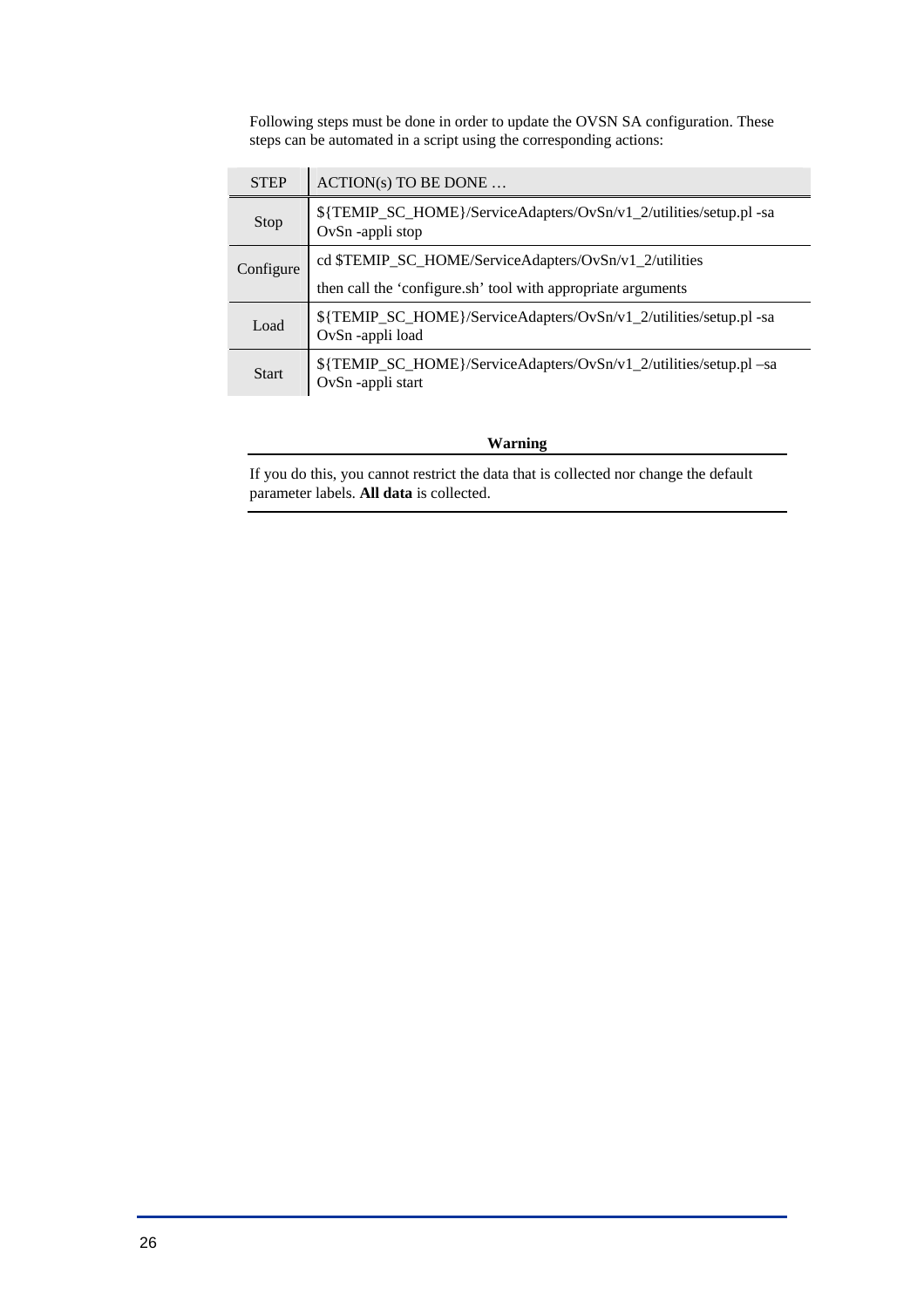# **Chapter 5**

# <span id="page-32-0"></span>**Recommendations**

The behavior of the service adapter also depends upon some basic criteria such as the distribution between the third party product and the service adapter, the configuration parameters like the polling period and the sizing issue when managing numerous Data Feeders Instances. It may impact the performance of the service adapter in some cornerstone cases.

## **5.1 Install the OvSn Service Adapter and the OvSn Server on distinct machines**

In order to have the best performances, it is recommended to install the OvSn Server and the OvSn Service Adapter on separate systems. A gain of 30% in performances has been noticed in such configuration for large / numerous OvSn service models.

## <span id="page-32-1"></span>**5.2 Set the quantity parameter of the configure command to a reasonable value**

At the configuration step, the configure command allows discovering all the Data Feeder Instances of a given Data Feeder Definition. By default, it generates one DeclareDFI XML file describing one DFI. These DFIs are then ready to be loaded into the SRM at the load configuration phase.

The configure command provides an optional argument to control how many DFI declaration commands are provided in one XML file.

On one hand, loading a large file into the SRM may fail due to a time out on the request if no adapted precautions are taken. Then, rollback considerations have to be considered if one DFI load fails.

But on the other hand, having as many DeclareDFI files as there are DFI instances may be a performance bottleneck as it will, for sure take more time but is also more reliable if one load fails.

To avoid and tune such a situation the option –quantity let the user precise how many DFIs should be generated into one single XML file. By default, there will be one DFI per file. This can be tuned to minimize the number of requests to the SRM. A good value is around 20 DFIs per file but it highly depends on the Data Feeder Definition complexity (properties / parameters).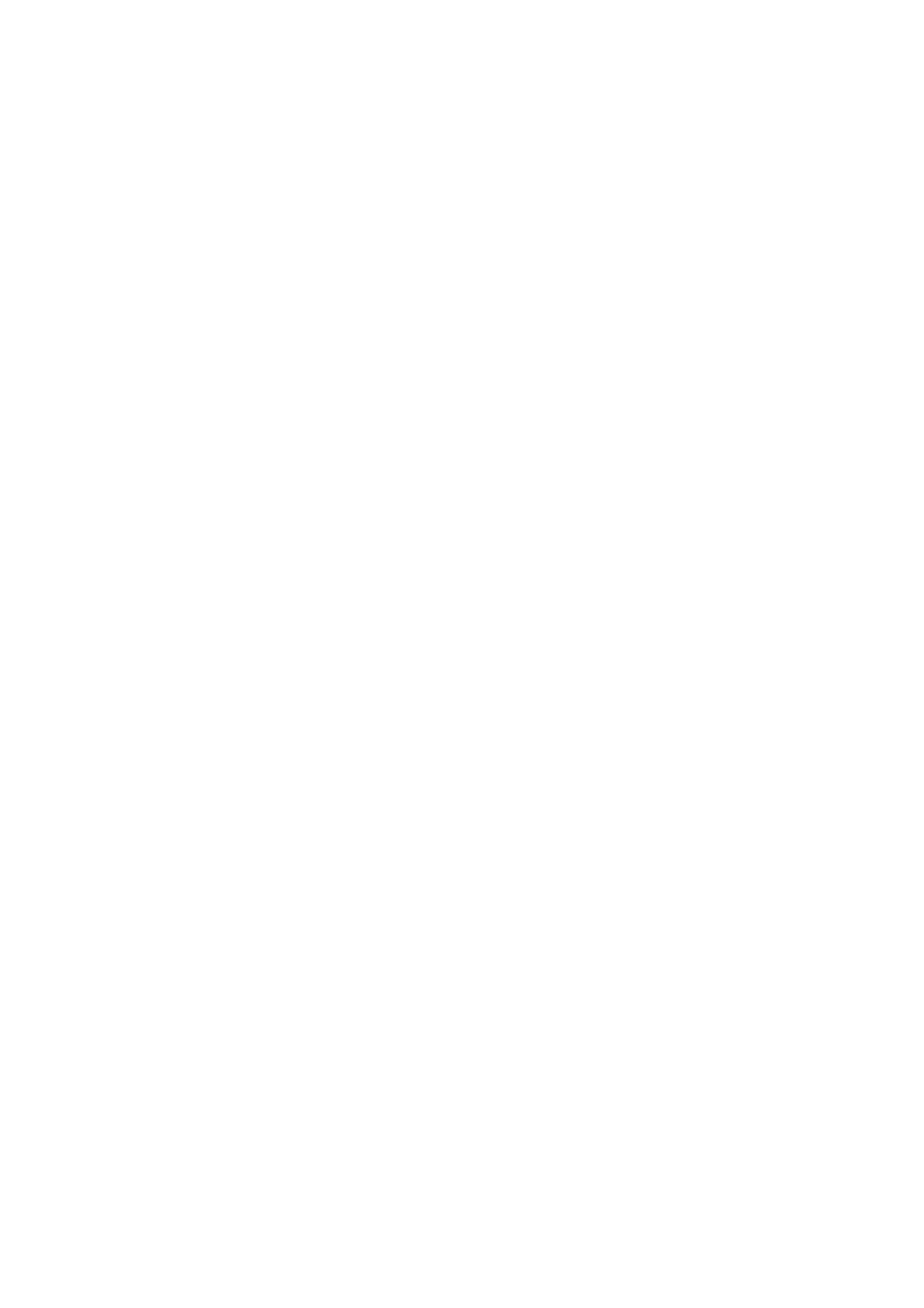# **Appendix A**

# <span id="page-34-0"></span>**Installation Directory Structure**

The following directories and files are installed:

TEMIP SC HOME/DTD/tsc OvSnConfigServiceList.dtd

TEMIP SC HOME/ServiceAdapters TEMIP SC HOME/ServiceAdapters/etc TEMIP SC HOME/ServiceAdapters/etc/addon/ TEMIP\_SC\_HOME/ServiceAdapters/etc/addon/OvSn\_v1\_2\_addOn.tmpl\_cfg TEMIP\_SC\_HOME/ServiceAdapters/OvSn TEMIP SC HOME/ServiceAdapters/OvSn/v1\_2 TEMIP SC HOME/ServiceAdapters/OvSn/v1\_2/properties TEMIP\_SC\_HOME/ServiceAdapters/OvSn/v1\_2/properties/TeSCOvSn.properties TEMIP\_SC\_HOME/ServiceAdapters/OvSn/v1\_2/properties/TeSCOvSn\_Messages.properties TEMIP\_SC\_HOME/ServiceAdapters/OvSn/v1\_2/properties/TeSCOvSn\_Version.properties TEMIP\_SC\_HOME/ServiceAdapters/OvSn/v1\_2/repository TEMIP\_SC\_HOME/ServiceAdapters/OvSn/v1\_2/repository/OvSn\_setup.cfg TEMIP\_SC\_HOME/ServiceAdapters/OvSn/v1\_2/repository/OvSn\_template.exp TEMIP SC HOME/ServiceAdapters/OvSn/v1\_2/bin TEMIP\_SC\_HOME/ServiceAdapters/OvSn/v1\_2/bin/OvSn\_v1\_2\_launch.sh TEMIP SC HOME/ServiceAdapters/OvSn/v1\_2/config TEMIP SC HOME/ServiceAdapters/OvSn/v1\_2/config/ SCPlatform\_SCDirector\_SCApplication.properties TEMIP SC HOME/ServiceAdapters/OvSn/v1\_2/utilities TEMIP\_SC\_HOME/ServiceAdapters/OvSn/v1\_2/utilities/configure.cmd TEMIP SC HOME/ServiceAdapters/OvSn/v1 2/utilities/configure.sh TEMIP\_SC\_HOME/ServiceAdapters/OvSn/v1\_2/utilities/OvSn\_setup.sh TEMIP\_SC\_HOME/ServiceAdapters/OvSn/v1\_2/utilities/setup.sh TEMIP\_SC\_HOME/ServiceAdapters/OvSn/v1\_2/utilities/setup.pl TEMIP\_SC\_HOME/ServiceAdapters/OvSn/v1\_2/jar TEMIP\_SC\_HOME/ServiceAdapters/OvSn/v1\_2/jar/TeSCSAOvSn.jar TEMIP\_SC\_HOME/ServiceAdapters/OvSn/v1\_2/UninstallerDataOVSN TEMIP\_SC\_HOME/ServiceAdapters/OvSn/v1\_2/UninstallerDataOVSN/Uninstall\_OvSn TEMIP\_SC\_HOME/ServiceAdapters/OvSn/v1\_2/UninstallerDataOVSN/Uninstall\_OvSn.lax TEMIP\_SC\_HOME/ServiceAdapters/OvSn/v1\_2/UninstallerDataOVSN/uninstaller.jar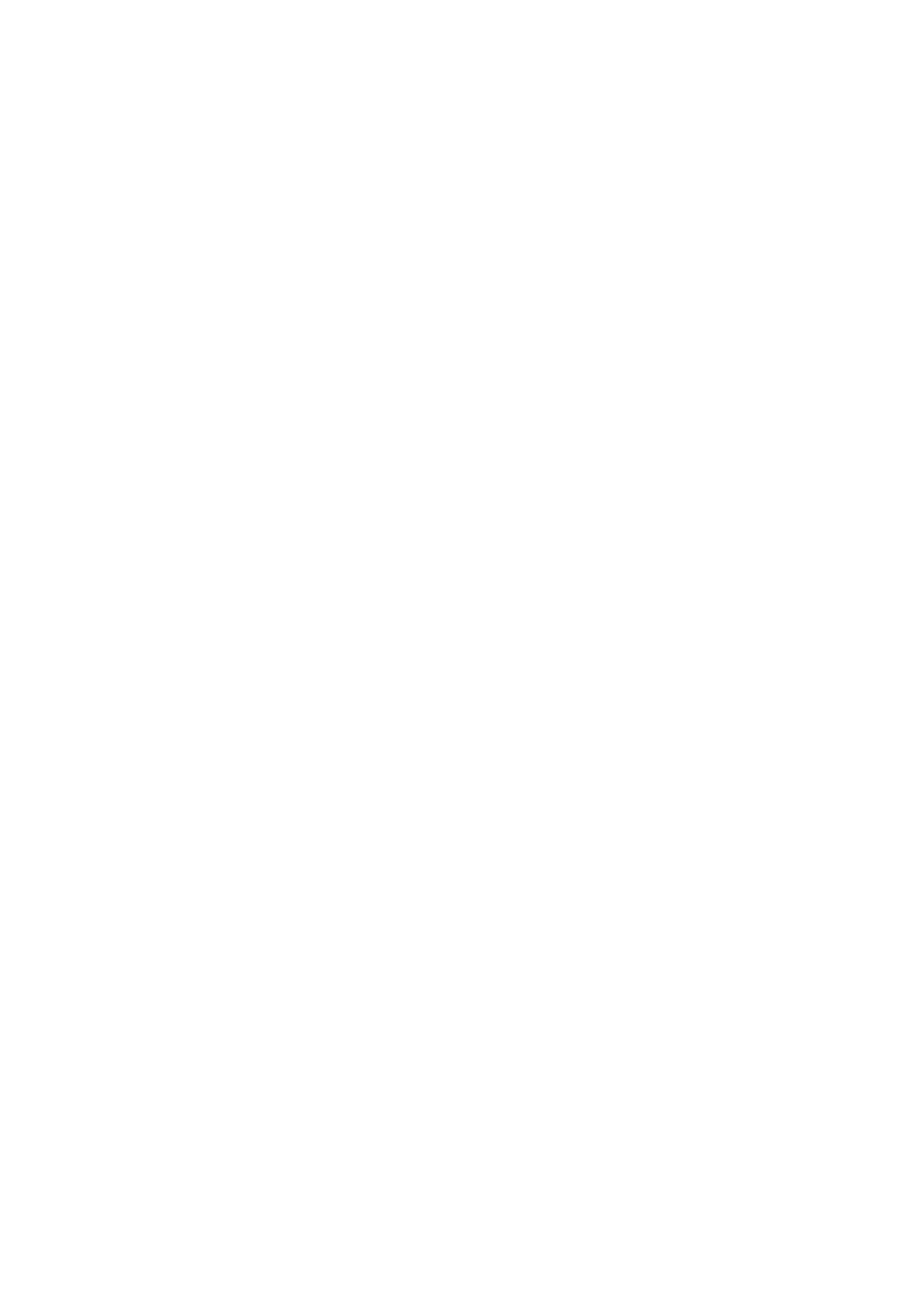# **Appendix B**

# <span id="page-36-0"></span>**Troubleshooting**

For troubleshooting information, refer to the *HP OpenView SQM Administration Guide*.